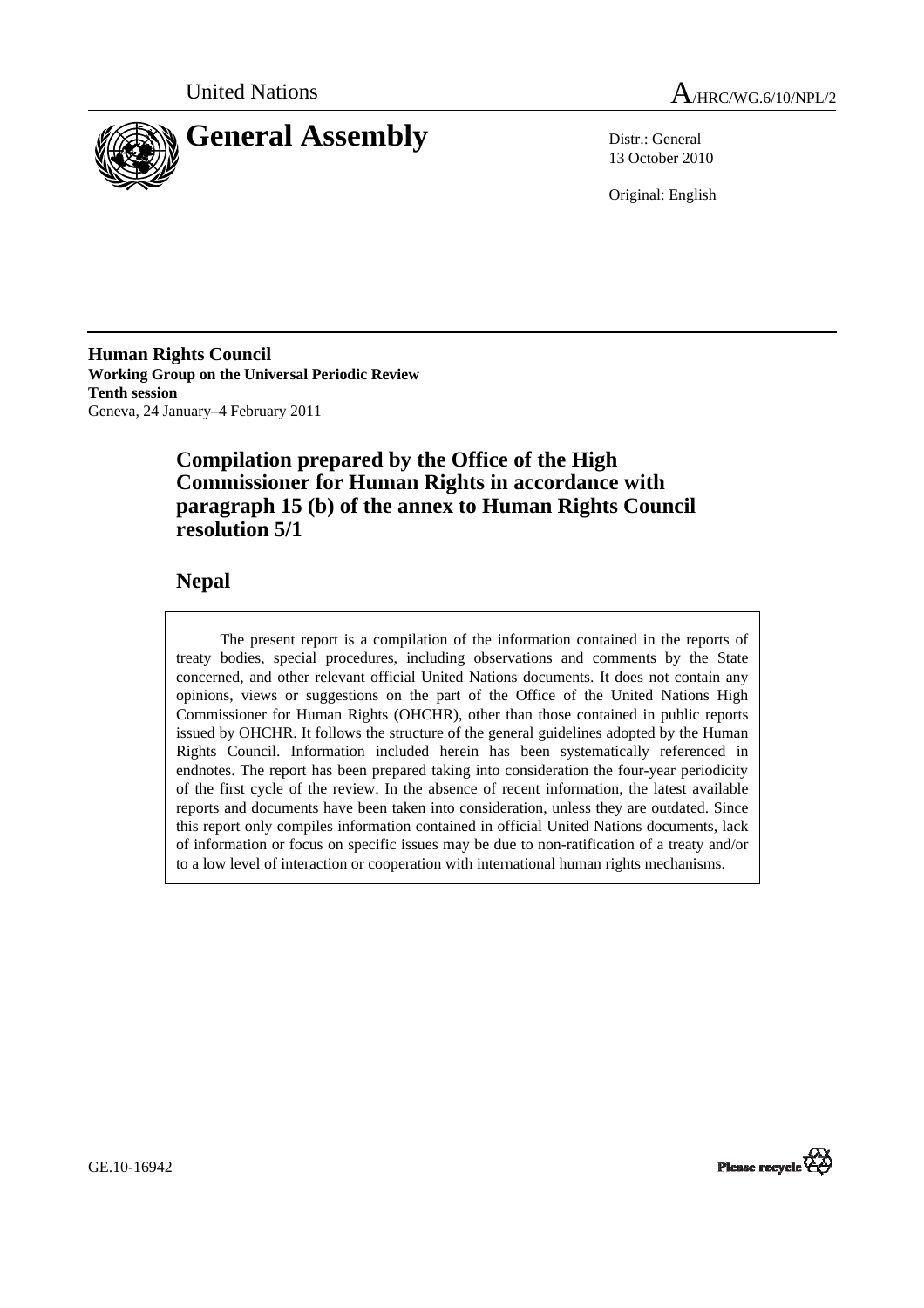# **I. Background and framework**

# **A. Scope of international obligations1**

| Universal human rights<br>treaties <sup>2</sup> | Date of ratification,<br>accession or succession | <b>Declarations</b><br>/reservations                | Recognition of specific<br>competences of treaty bodies                                                                           |
|-------------------------------------------------|--------------------------------------------------|-----------------------------------------------------|-----------------------------------------------------------------------------------------------------------------------------------|
| <b>ICERD</b>                                    | 30 Jan. 1971                                     | Yes (arts.4 and $6$ )<br>understandings             | Individual complaints<br>$(art. 14)$ : No                                                                                         |
| <b>ICESCR</b>                                   | 14 May 1991                                      | None                                                |                                                                                                                                   |
| <b>ICCPR</b>                                    | 14 May 1991                                      | None                                                | Inter-State complaints<br>$(art. 41)$ : No                                                                                        |
| <b>ICCPR-OP1</b>                                | 14 May 1991                                      | None                                                |                                                                                                                                   |
| <b>ICCPR-OP2</b>                                | 4 March 1998                                     | None                                                |                                                                                                                                   |
| <b>CEDAW</b>                                    | 22 April 1991                                    | None                                                |                                                                                                                                   |
| OP-CEDAW                                        | 15 June 2007                                     | None                                                | Inquiry procedure<br>(arts. $8$ and $9$ ): Yes                                                                                    |
| <b>CAT</b>                                      | 14 May 1991                                      | None                                                | Inter-State complaints<br>$(art. 21)$ : No<br>Individual complaints<br>$(art. 22)$ : No<br>Inquiry procedure<br>$(art. 20)$ : Yes |
| <b>CRC</b>                                      | 14 Sep. 1990                                     | None                                                |                                                                                                                                   |
| 3 Jan. 2007<br>OP-CRC-AC                        |                                                  | Binding declaration<br>under article 3: 18<br>years |                                                                                                                                   |
| OP-CRC-SC                                       | 20 Jan. 2006                                     | None                                                |                                                                                                                                   |
| <b>CRPD</b>                                     | 7 May 2010                                       | None                                                |                                                                                                                                   |
| <b>OP-CRPD</b>                                  | 7 May 2010                                       | None                                                | Inquiry procedure<br>(arts. $6$ and $7$ ): Yes                                                                                    |

Treaties to which Nepal is not a party: OP-ICESCR<sup>3</sup>, OP-CAT, ICRMW and CED.

| Other main relevant international instruments                           | Ratification, accession or succession |
|-------------------------------------------------------------------------|---------------------------------------|
| Convention on the Prevention and Punishment of the<br>Crime of Genocide | Yes                                   |
| Rome Statute of the International Criminal Court                        | No.                                   |
| Palermo Protocol <sup>4</sup>                                           | Nο                                    |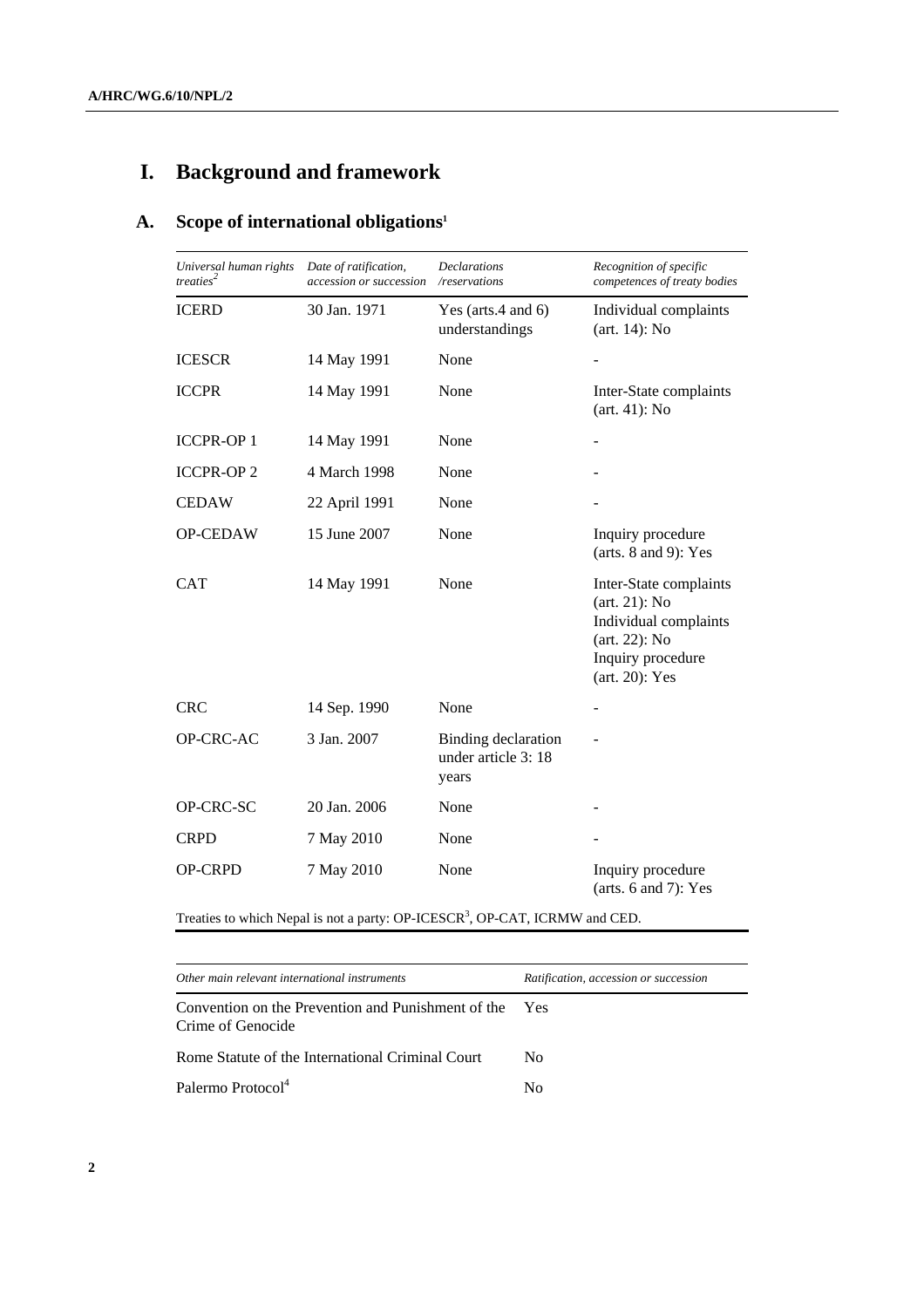| Other main relevant international instruments                                         | Ratification, accession or succession |
|---------------------------------------------------------------------------------------|---------------------------------------|
| Refugees and stateless persons <sup>5</sup>                                           | N <sub>0</sub>                        |
| Geneva Conventions of 12 August 1949 and<br>Additional Protocols thereto <sup>6</sup> | Yes, except Additional Protocol<br>Ш  |
| ILO fundamental conventions <sup>7</sup>                                              | Yes, except Convention No. 87         |
| UNESCO Convention against Discrimination in<br>Education                              | N <sub>0</sub>                        |

1. The Committee on Economic, Social and Cultural Rights (CESCR) encouraged ratification of the Convention on the Rights of Persons with Disabilities and the International Convention on the Protection of the Rights of All Migrant Workers and Members of Their Families.<sup>8</sup>

2. The Committee against Torture (CAT) recommended that Nepal consider acceding to the Convention relating to the Status of Refugees;<sup>9</sup> ratifying the Optional Protocol to the Convention on the Rights of the Child on the involvement of children in armed conflict<sup>10</sup>; making the declaration under articles 21 and 22 of the Convention; becoming party to the Optional Protocol to the Convention; becoming party to the Rome Statute of the International Criminal Court; and becoming party to the Protocol Additional to the Geneva Conventions of 12 August 1949, and relating to the Protection of Victims of Non-International Armed Conflicts (Protocol II).<sup>11</sup>

3. In 2005, the Committee on the Rights of the Child (CRC) recommended ratification of the Optional Protocols to the Convention, the Convention relating to the Status of Refugees, the Convention on the Status of Stateless Persons, the Convention on the Reduction of Statelessness, the Hague Convention on the Civil Aspects of International Child Abduction, the Hague Convention on Protection of Children and Cooperation in Respect of Inter-country Adoption, and the Protocol to Prevent, Suppress and Punish Trafficking in Persons.<sup>12</sup>

4. In 2004, the Committee on the Elimination of All forms of Discrimination against Women (CEDAW) urged ratification of the Optional Protocol to the Convention and acceptance of the amendment to article 20, paragraph 1, of the Convention.<sup>13</sup>

5. The United Nations Country Team (UNCT) noted that, although the Supreme Court of Nepal had issued a decision in 2007 recommending that Nepal accede to the 1951 Convention relating to the Status of Refugees, no action had been taken to date.<sup>14</sup>

#### **B. Constitutional and legislative framework**

6. Noting that Nepal was in the process of writing a new Constitution, UNCT indicated that the two-year mandate given to the Consistuent Assembly had been extended by a year to May 2011.<sup>15</sup> The United Nations High Commissioner for Human Rights emphasized that it was crucial for the Constituent Assembly to ensure that constitutional protections of fundamental rights as included in the new Constitution would be fully consistent with international human rights standards.<sup>16</sup>

7. In 2005, CAT urged Nepal to adopt legislation to ensure that acts of torture are punishable in a manner proportionate to the gravity of the crimes.<sup>17</sup> In 2010, the High Commissioner for Human Rights noted that neither torture nor enforced disappearances had been criminalized<sup>18</sup> and that the draft legislation on disappearances approved by the Council of Ministers in November 2009 still fell short of international standards.<sup>19</sup>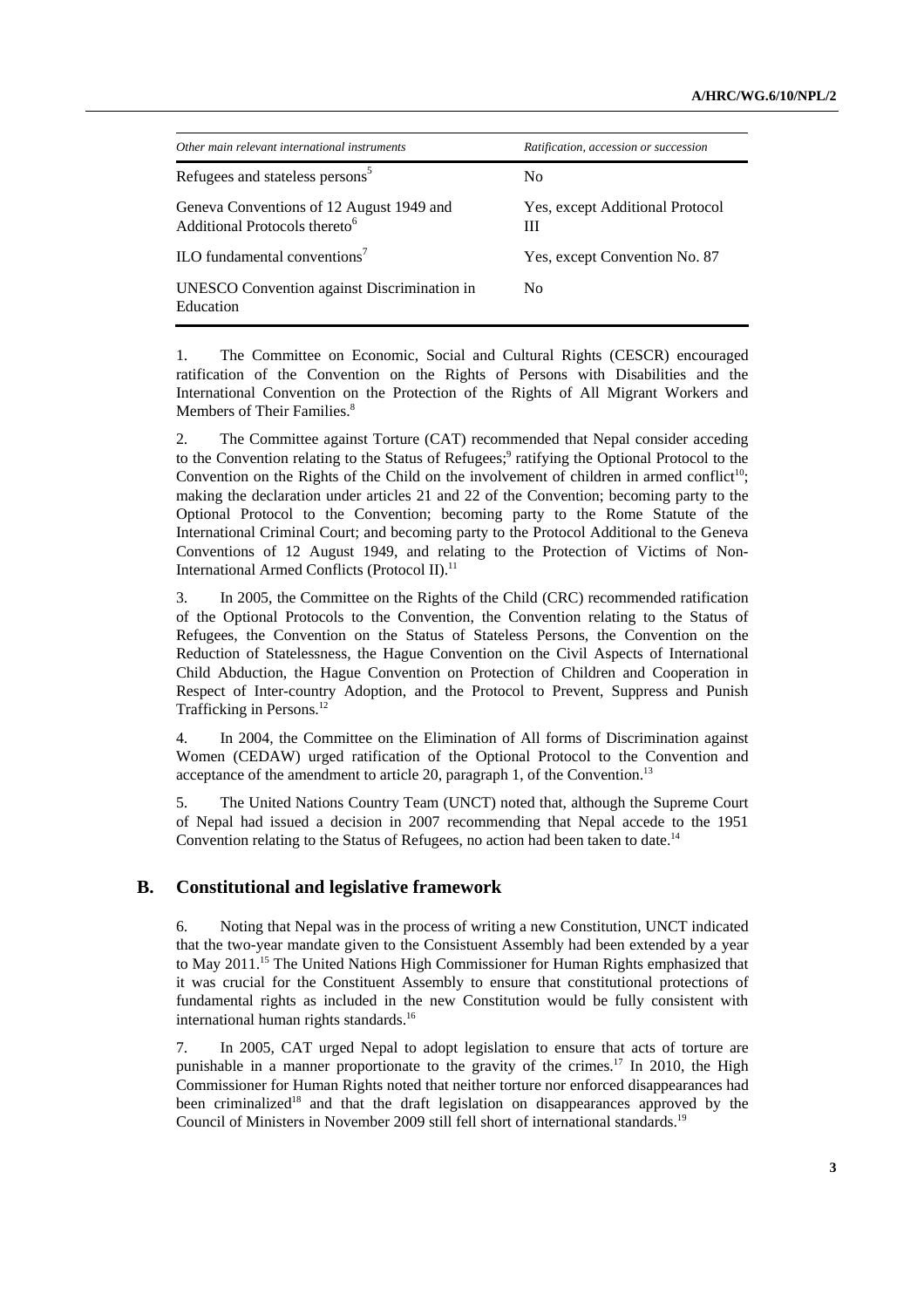### **C. Institutional and human rights infrastructure**

8. UNCT noted that the National Human Rights Commission (NHRC), the National Women's Commission and the National Dalit Commission had been given considerable scope to engage in the defence of human rights in principle, but in practice faced serious challenges.<sup>20</sup>

9. The NHRC was accredited with "A" status by the International Coordinating Committee of National Human Rights Institutions for the Promotion and Protection of Human Rights (ICC) in 2002, which was reconfirmed in  $2008<sup>21</sup>$  However, the NHRC was informed in March 2010 that in order to maintain that status it would need to provide the ICC Subcommittee on Accreditation with documentary evidence demonstrating continued conformity with the Paris Principles.<sup>22</sup> The High Commissioner for Human Rights encouraged the Government to implement the recommendations of the ICC, including on the adoption of legislation in full compliance with the Paris Principles and the provision of adequate funding and financial autonomy.<sup>23</sup>

10. The High Commissioner noted that the National Dalit Commission and the National Women's Commission had been provided with insufficient resources to effectively realize their mandate and that the National Dalit Commission suffered from the continuing absence of governing legislation, although a draft bill had been submitted to the Government in April 2009.<sup>24</sup> She also noted that the National Women's Commission had faced direct political interference in October 2009, when the Government relieved the Chairperson and all five commissioners of their posts, although this decision had been subsequently stayed through a Supreme Court order.<sup>25</sup>

11. UNCT noted that legislation establishing a truth and reconciliation commission and a commission of inquiry on disappearances was in the process of being drafted.<sup>26</sup>

#### **D. Policy measures**

12. The Secretary-General indicated that an Action Plan for the discharge and rehabilitation of Maoist army personnel verified as minors had been signed by the Government, the Unified Communist Party of Nepal-Maoist (UCPN-M) and the United Nations in December 2009.<sup>27</sup>

13. CRC welcomed the adoption of the National Plan of Action for children (2005-  $2015$ ,<sup>28</sup> and urged Nepal to allocate sufficient resources for its effective implementation.<sup>29</sup>

14. UNCT indicated that the Education for All (EFA) National Plan of Action 2001- 2015 highlighted the need to restructure comprehensive school education and that the Three Year Interim Plan (2007-2010) aimed to make basic education free, easily accessible and compulsory and establish the right to free education up to the secondary level.<sup>30</sup> In 2005, Nepal adopted the United Nations Plan of Action (2005-2009) for the World Programme for Human Rights Education, focusing on the national school system.<sup>31</sup>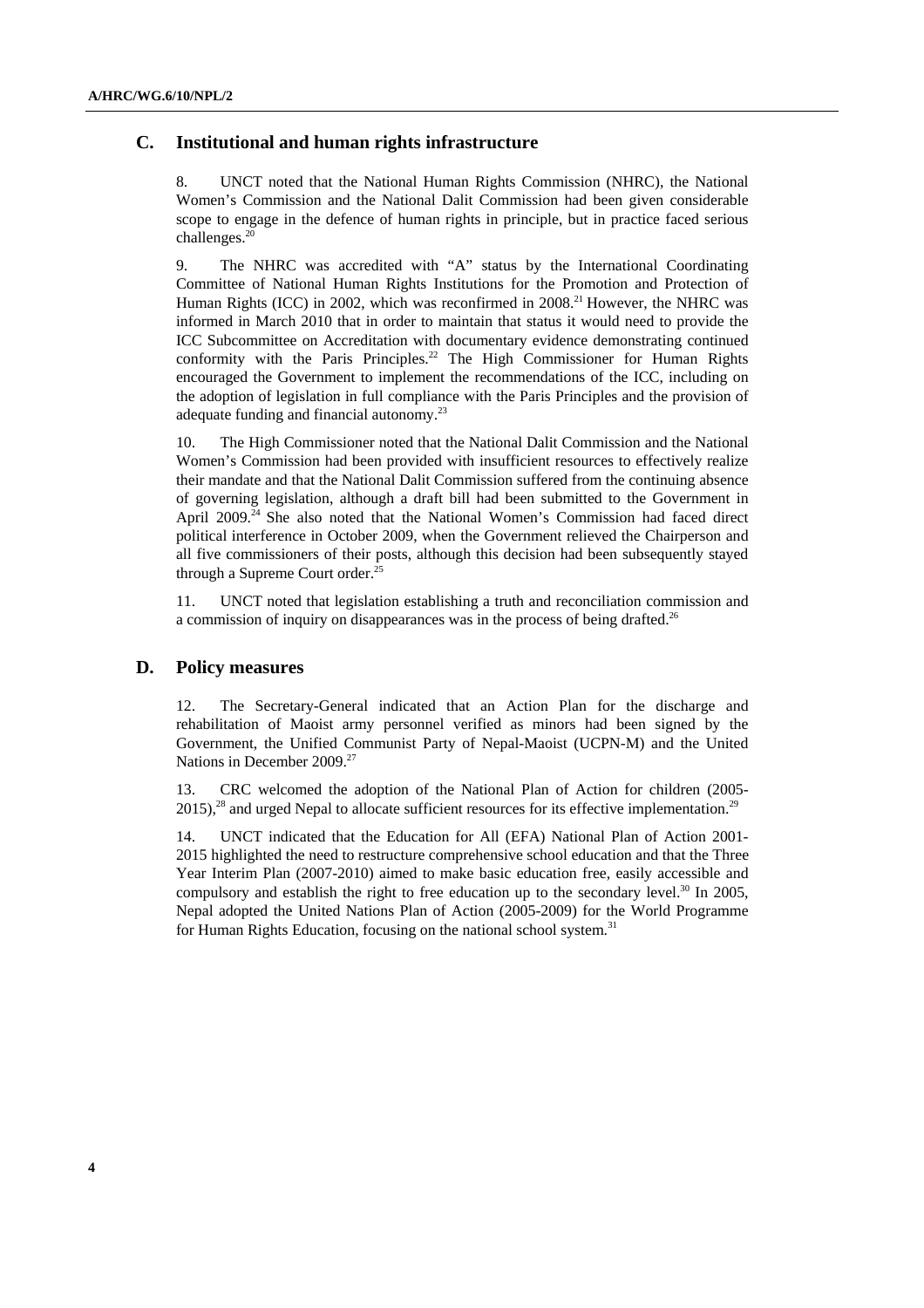# **II. Promotion and protection of human rights on the ground**

# **A. Cooperation with human rights mechanisms**

#### **1. Cooperation with treaty bodies**

| Treaty body <sup>32</sup> | Latest report<br>submitted and<br>considered | Latest concluding Follow-up<br>observations | response         | Reporting status                                                                                                  |
|---------------------------|----------------------------------------------|---------------------------------------------|------------------|-------------------------------------------------------------------------------------------------------------------|
| <b>CERD</b>               | 2003                                         | March 2004                                  |                  | Combined seventeenth<br>to nineteenth reports<br>overdue since 2008                                               |
| <b>CESCR</b>              | 2006                                         | May 2007                                    |                  | Third report due in 2011                                                                                          |
| <b>HR</b> Committee       | 1994                                         | Oct. 1994                                   |                  | Second report overdue<br>since 1997                                                                               |
| <b>CEDAW</b>              | 2002                                         | Jan. 2004                                   |                  | Combined fourth and<br>fifth reports overdue in<br>2008 submitted in 2009,<br>scheduled to be<br>examined in 2011 |
| <b>CAT</b>                | 2004                                         | Nov. 2005                                   | <b>July 2007</b> | Combined third to fifth<br>report overdue since<br>2008                                                           |
| <b>CRC</b>                | 2004                                         | June 2005                                   |                  | Combined third to fifth<br>report due in 2010                                                                     |
| OP-CRC-AC                 |                                              |                                             |                  | Initial report overdue<br>since 2009                                                                              |
| OP-CRC-SC                 |                                              |                                             |                  | Initial report due in<br>2008, submitted in 2009                                                                  |

15. In 2007, CESCR expressed regret that most of its previous recommendations had not been implemented.<sup>33</sup> In 2005, CRC regretted that some of the recommendations in its previous concluding observations had not been given sufficient follow-up.<sup>34</sup> In June 2007, Nepal provided a response<sup>35</sup> to recommendations made by CAT on some issues of concern.36

### **2. Cooperation with special procedures**

| Standing invitation issued       | No                                                                                                                                                                                                                                                                                                                                                                   |
|----------------------------------|----------------------------------------------------------------------------------------------------------------------------------------------------------------------------------------------------------------------------------------------------------------------------------------------------------------------------------------------------------------------|
| Latest visits or mission reports | Working Group on Enforced or Involuntary<br>Disappearances (Dec. 2004); Representative of the<br>Secretary-General on the human rights of internally<br>displaced persons (April 2005); Special Rapporteur<br>on the question of torture (September 2005); Special<br>Rapporteur on the situation of human rights of<br>indigenous peoples (November/December 2008). |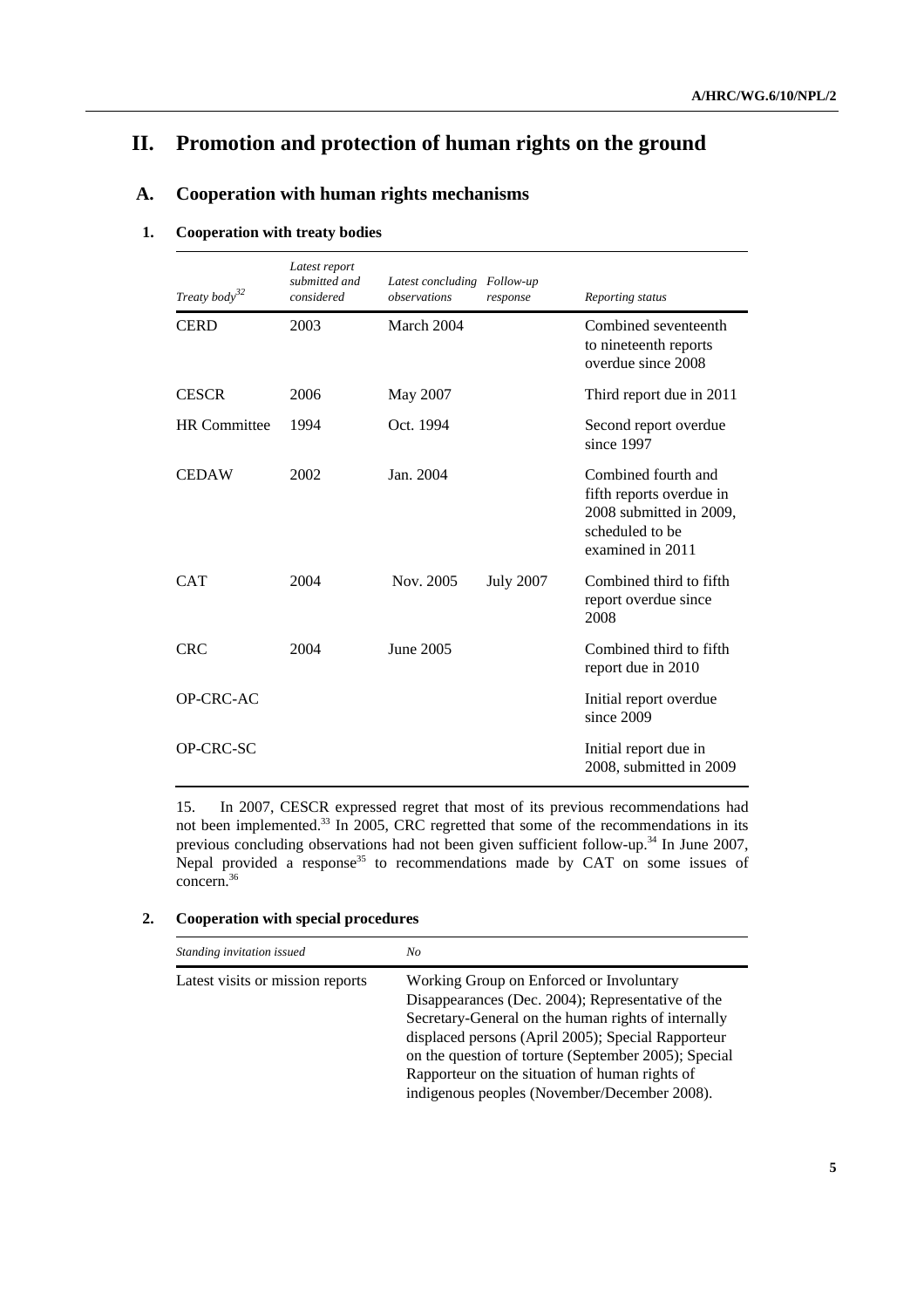| Standing invitation issued                                | N <sub>O</sub>                                                                                                                                                                                                                                                                                                                                                                                                                                                                                                                                                                                                                                                                                                |
|-----------------------------------------------------------|---------------------------------------------------------------------------------------------------------------------------------------------------------------------------------------------------------------------------------------------------------------------------------------------------------------------------------------------------------------------------------------------------------------------------------------------------------------------------------------------------------------------------------------------------------------------------------------------------------------------------------------------------------------------------------------------------------------|
| Visits agreed upon in principle                           |                                                                                                                                                                                                                                                                                                                                                                                                                                                                                                                                                                                                                                                                                                               |
| Visits requested and not yet agreed<br>upon               | Special Rapporteur on extrajudicial, arbitrary and<br>summary executions (2004, 2009); Special<br>Rapporteur on contemporary forms of racism, racial<br>discrimination, xenophobia and related intolerance<br>(2006, 2008); independent expert on minority issues<br>(2006, 2010); Working Group on Enforced or<br>Involuntary Disappearances (2006, 2009); Special<br>Rapporteur on human rights defenders (2008);<br>Special Rapporteur on the right to food (2008);<br>Special Rapporteur on contemporary forms of<br>slavery (2008); independent expert on human rights<br>and extreme poverty (2009); Special Rapporteur on<br>the sale of children, child prostitution and child<br>pornography (2009). |
| Facilitation/cooperation during<br>missions               |                                                                                                                                                                                                                                                                                                                                                                                                                                                                                                                                                                                                                                                                                                               |
| Follow-up to visits                                       |                                                                                                                                                                                                                                                                                                                                                                                                                                                                                                                                                                                                                                                                                                               |
| Responses to letters of allegations<br>and urgent appeals | During the period under review, 53 communications<br>were sent. The Government replied to 25<br>communications.                                                                                                                                                                                                                                                                                                                                                                                                                                                                                                                                                                                               |
| Responses to question aires on<br>thematic issues         | Nepal responded to two of the 21 questionnaires sent<br>by special procedures mandate holders. <sup>37</sup>                                                                                                                                                                                                                                                                                                                                                                                                                                                                                                                                                                                                  |

#### **3. Cooperation with the Office of the High Commissioner for Human Rights**

16. OHCHR indicated that its presence in Nepal, since its establishment in 2005, had been monitoring and reporting on human rights and providing training and technical assistance to State institutions and civil society. In June 2010, agreement had been reached on the extension of the mandate for another year, although offices outside Kathmandu would be closed over the coming months, on the request of the Government. In this regard, the Government had assured that OHCHR could continue to independently monitor and report on the human rights situation; have full access to places of detention throughout the country, and have access to all sectors of government.<sup>38</sup>

### **B. Implementation of international human rights obligations**

#### **1. Equality and non-discrimination**

17. UNCT stated that long-standing discrimination and social exclusion associated with gender, caste, class, ethnicity, disability and geography continued to be among the major barriers to the effective realization of economic, social and cultural rights. It added that remedying the wide disparities was crucial for a successful post-conflict transition.<sup>39</sup>

18. CESCR noted that caste-based discrimination persisted with impunity. It was concerned about obstacles that victims of such discrimination reportedly faced in accessing justice.40 CRC expressed concern about de facto discrimination against children belonging to the Dalit community, indigenous peoples and ethnic minority groups, in addition to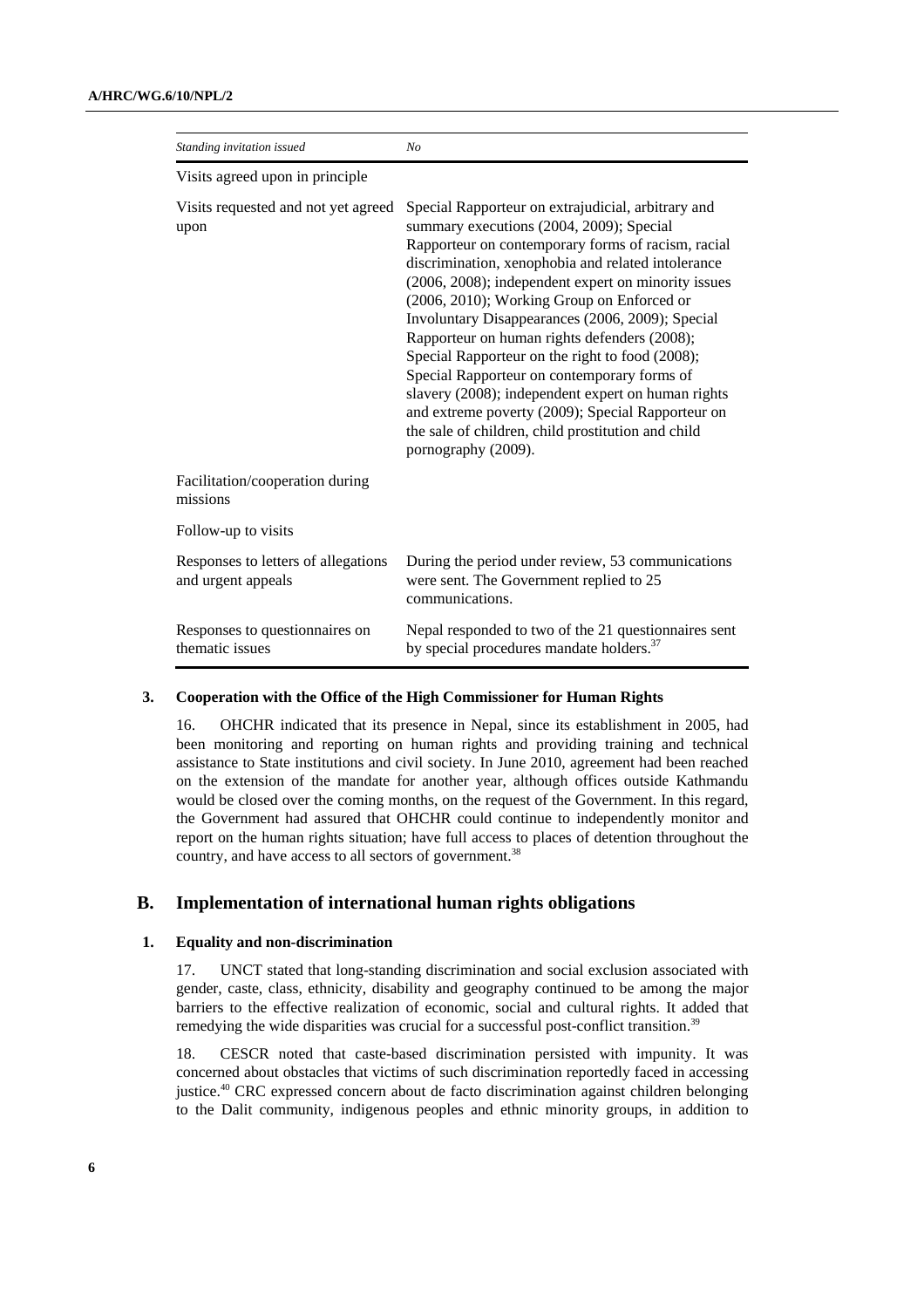refugee and asylum-seeking children, street children, children with disabilities and children living in rural areas. $41$ 

19. UNCT indicated that marginalized groups such as the "haliyas", who had worked as bonded land tillers before being formally freed from bondage by a Government declaration in September 2008, continued to live in often deplorable conditions, with inadequate access to food, health, education and fair conditions of employment.<sup>42</sup>

20. The High Commissioner for Human Rights, while welcoming efforts to address long-standing discrimination and eradicate "untouchability" and the practice of bonded labour, encouraged further legislative and practical measures.<sup>43</sup>

21. CESCR expressed its continuing concern about the persistence of customary practices such as the marriage of child brides and the practice of "deuki", by which girls are dedicated to a god or goddess.44 UNCT noted that in one region the practice of "kamalari", by which poor families of the indigenous Tharu people sent their girls from a very young age to work in the homes of wealthy families, remained prevalent.<sup>45</sup> In 2004, CEDAW had expressed concerns also in relation to more general discriminatory cultural practices and gender stereotypes.46

22. UNCT noted that access to citizenship certificates remained elusive for marginalized communities, including impoverished and landless persons, and that although persons lacking citizenship certificates were not officially regarded as non-citizens, they were prevented from enjoying basic rights, such as opening a bank account, owning property or acquiring travel documentation.<sup>47</sup>

23. UNCT and CEDAW were also concerned about obstacles faced by Nepali women married to a foreign husband in transferring nationality to family members.<sup>48</sup> UNCT was concerned that the draft citizenship provisions proposed as part of the new Constitution did not achieve gender equality by bolstering the rights of women, but rather by reducing the rights of Nepali men to convey citizenship to family members.<sup>49</sup> In this context, UNCT alerted to the risk that such restrictions could lead to statelessness in many cases.<sup>50</sup> CRC had already observed in 2005 that many groups of children were not registered or unable to obtain citizenship, including children born to foreign fathers, abandoned children, orphans, children born to single mothers, and children from the Badi community.<sup>51</sup>

24. OHCHR (Nepal) urged Nepal to expedite the implementation of a Supreme Court ruling issued three years ago that upholds equal rights in the granting of citizenship and identity documents to members of sexual minorities. It voiced concern over discrimination and stigmatization faced by members of the "third gender".<sup>52</sup>

#### **2. Right to life, liberty and security of the person**

25. In 2005, the Working Group on Enforced or Involuntary Disappearances was deeply concerned about the large number of disappearances at the hand of Maoist insurgents and the security forces.<sup>53</sup> CAT was similarly concerned at allegations of arrests without warrants, extrajudicial killings, deaths in custody and disappearances.<sup>54</sup> In October 2008, the Human Rights Committee (HR Committee) found Nepal in violation of several provisions of the Covenant in relation to an individual case of an alleged enforced disappearance. It recommended that Nepal conduct a thorough investigation into the fate of the victim, and prosecute, try and punish those responsible.<sup>55</sup> In December 2008, OHCHR Nepal released a report on its investigations into a series of disappearances that occurred in Nepal's Bardiya District in 2001-2003. The fate of most of those who disappeared remained officially unknown, despite repeated requests for clarification.<sup>56</sup>

26. In 2010, UNCT noted that allegations of extra-judicial killings continued to be reported and that, to date, no one had been held criminally responsible for such killings.<sup>57</sup>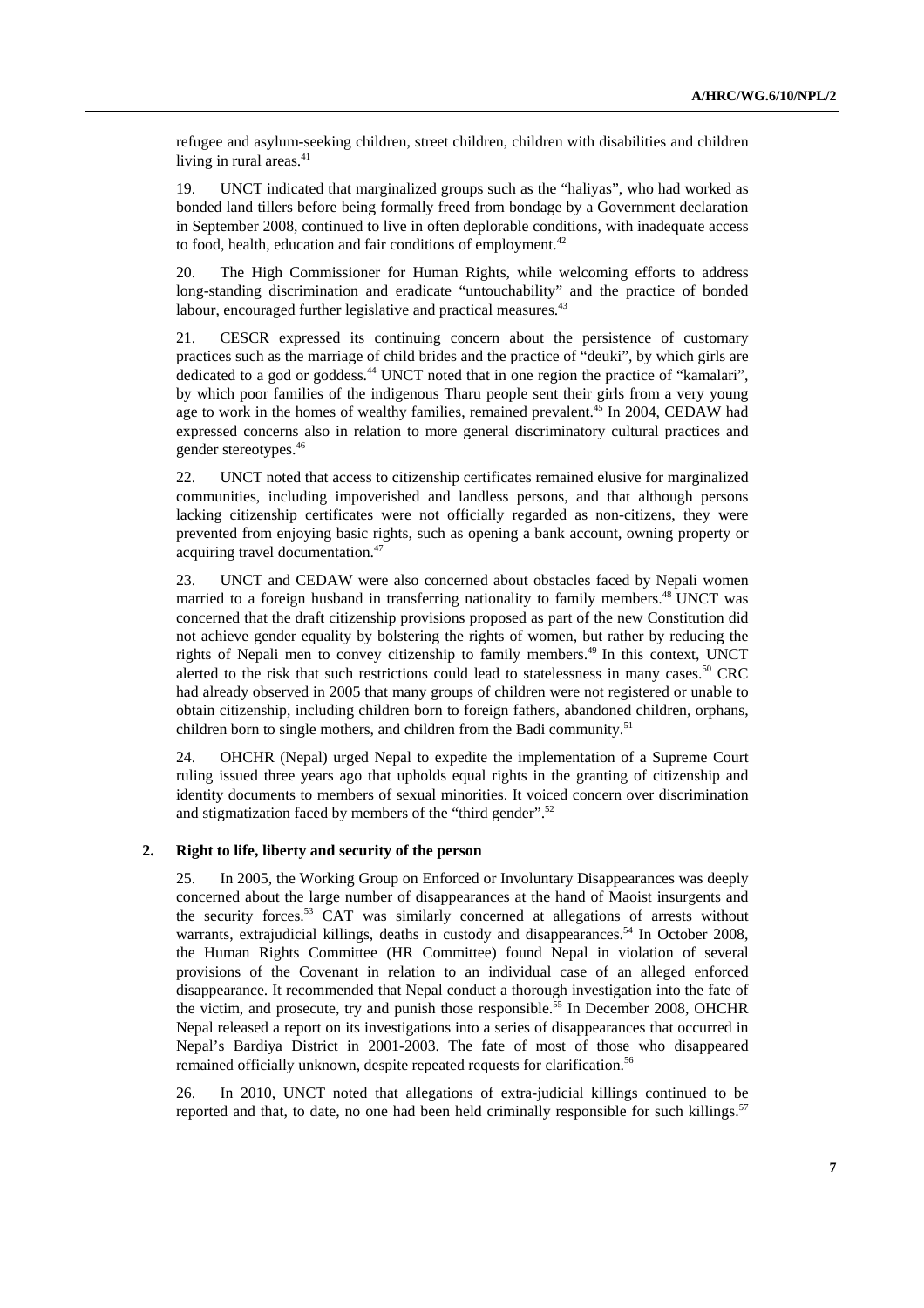The High Commissioner for Human Rights urged the Government to set up a special investigative unit with sufficient independence to inquire into allegations of extra-judicial killings.58

27. The Special Rapporteur on the question of torture, following a visit to Nepal in September 2005, concluded that torture was systematically practised by the police, armed police and Royal Nepalese Army, and that legal safeguards were routinely ignored and effectively meaningless and impunity for acts of torture was the rule. The Government of Nepal objected to these conclusions and stated that the Government did not tolerate, condone or permit torture. In this regard, the Special Rapporteur expressed the hope that security officers who practised, ordered or condoned torture would be held accountable.<sup>59</sup>

28. CAT similarly expressed grave concern about the widespread use of torture and illtreatment by law enforcement personnel and the prevailing climate of impunity. It was concerned at legislative shortcomings, alleged intimidation of persons reporting acts of torture and the lack of witness-protection mechanisms.<sup>60</sup> It recommended that Nepal take effective measures to prevent acts of torture, $61$  ensure that allegations of torture are promptly and impartially investigated and prosecuted, reduce pretrial detention; ensure that all arrests and detentions are systematically documented; and that detainees have access to proper medical examinations.<sup>62</sup>

29. The Secretary-General indicated that, although the Action Plan for the discharge and rehabilitation of Maoist army personnel verified as minors had been completed by February 2010, the use of children for political purposes by the major political parties remained a concern.<sup>63</sup>

30. The Special Representative of the Secretary-General for Children and Armed Conflict stated that many children were still involved in the youth wings of political parties. Friction between those youth wings had continued, with violent clashes in some regions. He also stated that the use of children by the UCPN-M and its sister organizations remained of great concern.<sup>64</sup> The Secretary-General similarly stressed the need for UCPN-M to comply with the Action Plan.<sup>65</sup>

31. In 2008, the Working Group on Children and Armed Conflict had urged Nepal to enact a law criminalizing the abduction, recruitment and use of children; to put an end to impunity; and to ensure that the judicial system provided children affected by the conflict with adequate protective measures.<sup>66</sup> The Working Group had also called upon UCPN-M to assist in bringing to justice those responsible for the recruitment of children.<sup>67</sup>

32. CRC was alarmed by the prevalence of child abuse and domestic violence. It was concerned that domestic legislation did neither provide for an effective remedy mechanism nor for designated places of safety for child victims.<sup>68</sup> It recommended establishing effective and child-sensitive mechanisms for the investigation of complaints and services for the recovery and social reintegration of victims.<sup>69</sup> Noting that the 1992 Children's Act and the 1963 Muluki Ain (Civil Code) allowed for corporal punishment of children, CRC also recommended that Nepal prohibit corporal punishment.<sup>70</sup>

33. CRC was also concerned about the large number of children who were sexually exploited, noting that children of lower castes, and particularly the Badi caste, were disproportionately represented among sex workers.<sup>71</sup> It drew attention to the trafficking of children for the purposes of sexual exploitation and bonded labour and recommended that Nepal develop a comprehensive legal framework to protect children from trafficking; strengthen law enforcement, and intensify efforts to raise awareness.<sup>72</sup> The issue of human trafficking was also highlighted by the Special Rapporteur on violence against women,<sup>73</sup> and by CEDAW and CAT.<sup>74</sup> In its follow-up response to CAT, Nepal informed about measures taken to address human trafficking.75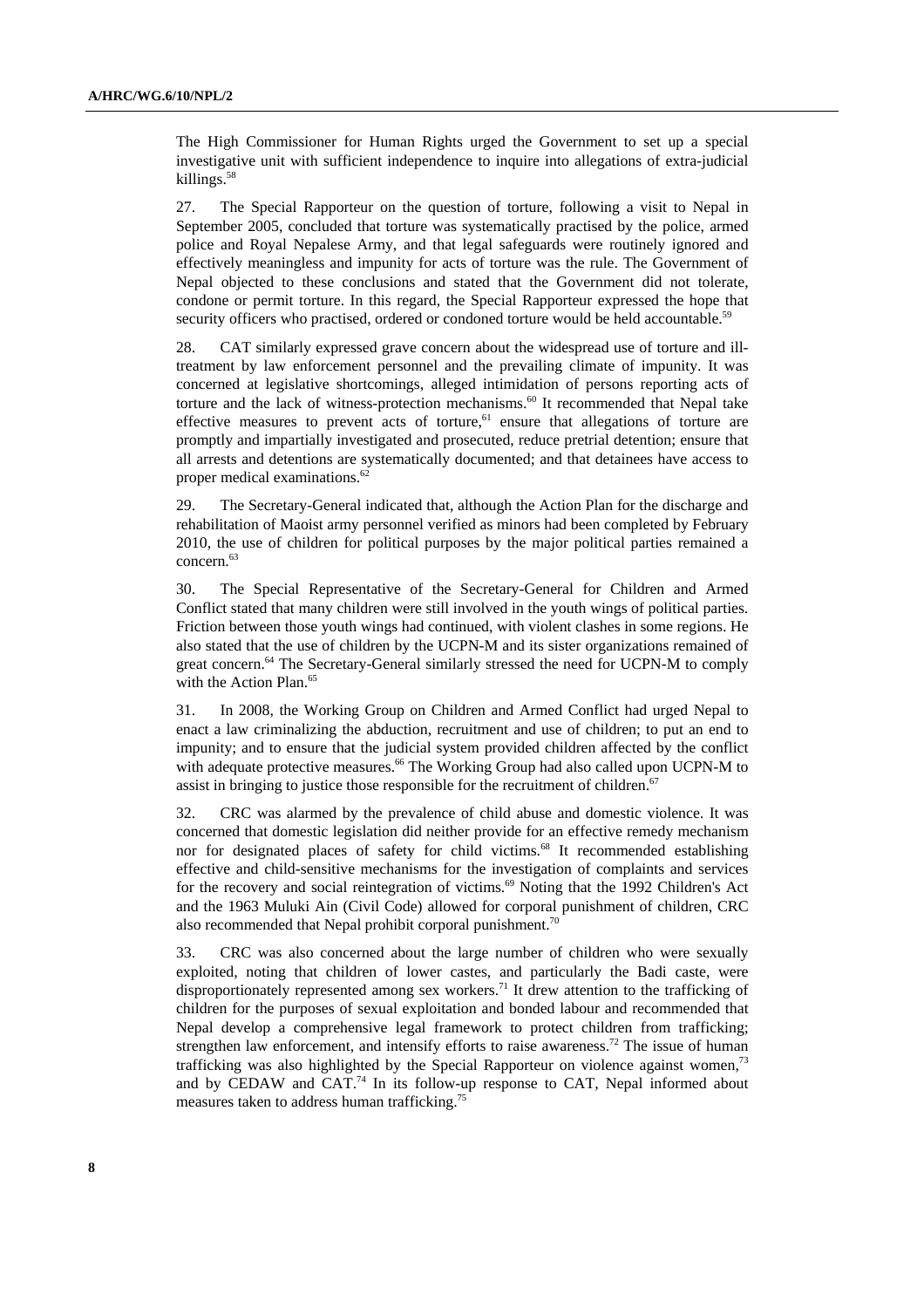34. UNCT and the High Commissioner for Human Rights noted that reports of violence against women had been increasing, with a surge in cases of dowry deaths and abuse of women accused of practising witchcraft.<sup>76</sup> UNCT also noted that while a Domestic Violence Act had been enacted in 2009, its provisions were weak and reinforced resort to non-criminal mediation.<sup>77</sup> In many communities, legislative weakness and inadequate policing continued to make prosecutions for domestic and sexual violence extremely difficult.78

35. OHCHR, noting that inadequate public security had left many human rights defenders vulnerable, encouraged the Government to put in place effective mechanisms to protect human rights defenders.79

#### **3. Administration of justice, including impunity, and the rule of law**

36. The High Commissioner for Human Rights noted that, while Nepal had relatively independent rule of law institutions, they remained vulnerable to political pressure and manipulation and were in need of support.<sup>80</sup> CAT had expressed concern already in 2005 about a marked weakening of the independence and effectiveness of the judiciary and noncompliance with court orders by the security forces. It recommended that Nepal make every effort to guarantee the independence of the judiciary and ensure that security forces comply with court orders.<sup>81</sup>

37. In January 2010, the Secretary-General observed a lack of progress in addressing impunity and holding members of the security forces accountable for human rights violations committed during or after the conflict. UCPN-M had similarly failed to cooperate with the authorities and end impunity despite assurances that those responsible for human rights abuses would be held accountable.<sup>82</sup>

38. The High Commissioner for Human Rights urged the Government to take concrete measures to fulfil its repeated commitments to end impunity, including by investigating documented disappearances and prosecuting perpetrators, and by ensuring compliance with court orders by the army. At the same time, e she called on UCPN-M to cooperate fully with police investigations and court orders regarding allegations of crimes committed by its members.<sup>83</sup> She noted that comprehensive reforms in the security sector institutions would enhance the protection of human rights and that the establishment of an independent special unit to undertake investigations into serious allegations against the Nepal Police and the Armed Police Force would be an important first step. <sup>84</sup>

39. The Secretary-General and the High Commissioner noted that the current draft legislation on the establishment of a commission of inquiry on disappearances and a truth and reconciliation commission fell short of international standards.<sup>85</sup> The High Commissioner stressed that the establishment of effective transitional justice mechanisms should support a broader transformation in Nepal from a culture of impunity to one of accountability and respect for the rule of law.86

40. CRC was concerned at the low minimum age of criminal responsibility, which was set as 10 years, and at the lack of an official system of age verification. It was also concerned that children were rarely separated from adults in detention, due to a lack of juvenile detention facilities. ${}^{87}$  CRC and CAT recommended that Nepal take steps to ensure proper functioning of a juvenile justice system in compliance with international standards.<sup>88</sup>

#### **4. Right to privacy, marriage and family life**

41. In 2005, CRC was concerned about the widespread custom of early marriage within certain ethnic and religious communities.<sup>89</sup> It recommended that Nepal strengthen enforcement of existing legislation and develop sensitization programmes, involving community and religious leaders and society at large to curb the practice.<sup>90</sup>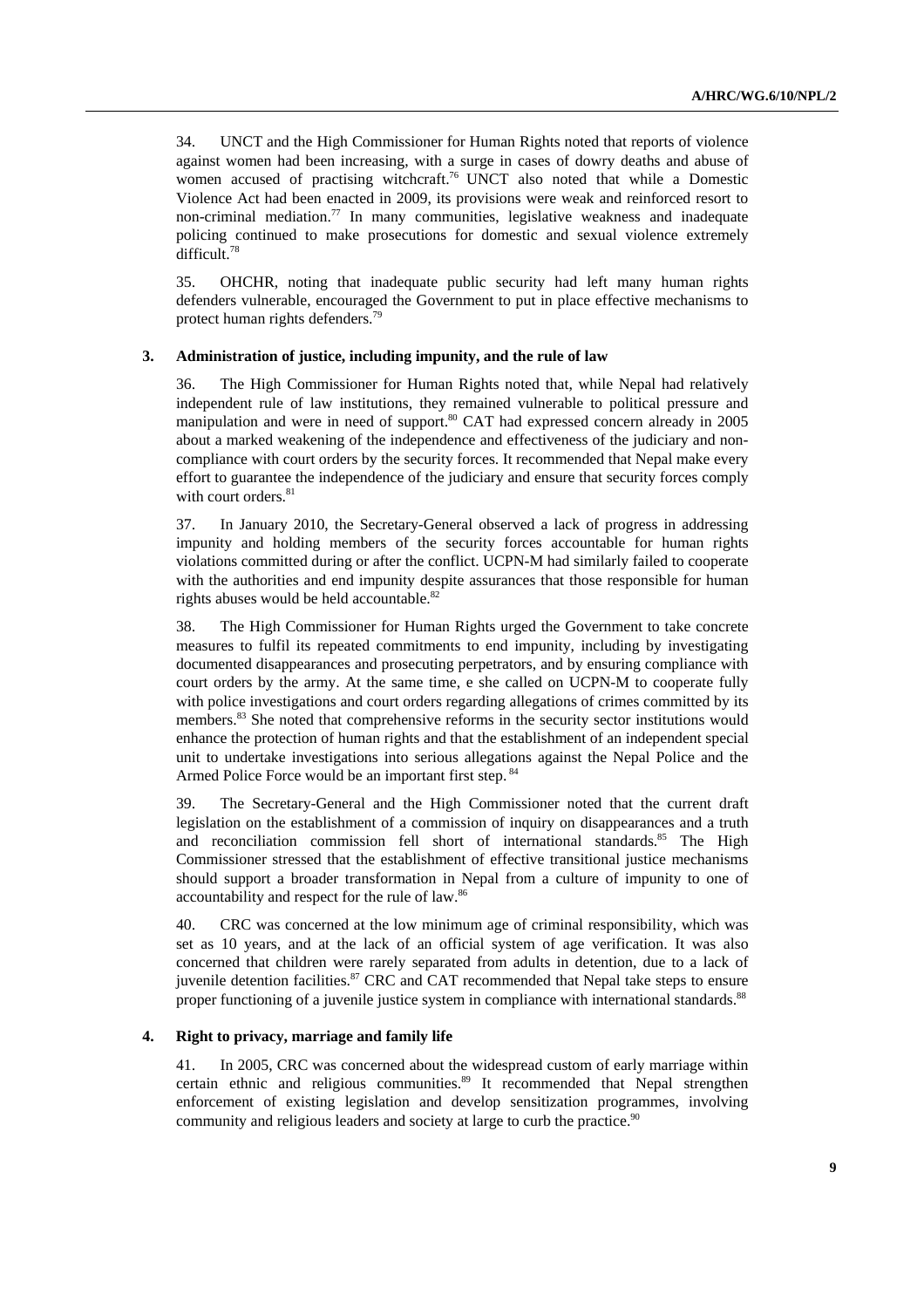42. CRC was also concerned that the identity of child offenders, rape victims or children in difficult circumstances continued to be disclosed in the media and in this regard recommended that Nepal ensure respect for the right to privacy.<sup>91</sup>

#### **5. Freedom of religion or belief, expression, association and peaceful assembly, and right to participate in public and political life**

43. UNCT indicated that the freedom of expression was impeded by threats to journalists and lack of regulation conducive to diversity of the media.<sup>92</sup> The Secretary-General reported that leading editors and publishers were still subjected to intimidation.<sup>93</sup>

44. The 2009 UNDP Nepal Human Development Report indicated that several castes and ethnic groups remained unrepresented in the Constituent Assembly.<sup>94</sup> CESCR urged Nepal to ensure that disadvantaged and marginalized groups were represented at all levels of the Constitutional process, including through participation in the Constituent Assembly.<sup>95</sup> In 2009, CERD, under its early warning and urgent action procedure, urged Nepal to ensure full participation of indigenous peoples in the constitution-making process.<sup>96</sup>

45. CEDAW was concerned at the poor representation of women in political and administrative decision-making and recommended intensified efforts. $97$  In 2010, UNCT stated that in spite of an initiative of the Government to achieve 33 per cent representation of women in all state bodies, meaningful participation of women was still a challenge.<sup>98</sup>

#### **6. Right to work and to just and favourable conditions of work**

46. In 2009, the ILO Committee of Experts urged Nepal to ensure that the new labour legislation would include provisions prohibiting discrimination in employment, including in respect of recruitment, on all the grounds covered by Convention No. 111.<sup>99</sup> The Committee also requested information on progress made in adopting a National Employment Policy and the measure taken to ensure that it adequately addresses the situation of women, Dalits and indigenous peoples, in line with their rights and aspirations.100

47. CESCR was concerned that despite the efforts of Nepal to abolish the worst forms of child labour, the prevalence of child labour, including bonded labour, remained high.<sup>101</sup> The ILO Committee of Experts requested Nepal to take measures to ensure that no person under 18 years of age is authorized to perform hazardous work, in accordance with Convention No. 138.<sup>102</sup>

#### **7. Right to social security and to an adequate standard of living**

48. The High Commissioner for Human Rights noted that widespread poverty in Nepal remained a pressing human rights concern, given its link to long-standing structural discrimination against marginalized communities.<sup>103</sup> CESCR was concerned that over 30 per cent of the population lived under the official poverty line.104 In 2005, CRC had highlighted the high level of poverty affecting children in rural areas and among the lower castes and ethnic minorities, and those living in slums and squats.105

49. UNCT and the High Commissioner stated that the effective enjoyment of the right to food remained a serious problem throughout the country.106 WFP noted that three and a half million people were facing food insecurity. Basic services and markets were beyond the reach of many people in some regions.<sup>107</sup> UNCT indicated that, although food insecurity persisted throughout the country, groups such as Dalits, indigenous peoples, former bonded labourers, persons with disabilities and people living with HIV/AIDS were particularly affected.108 CESCR was also concerned at information that persons belonging to the lower castes were denied access to public wells.<sup>109</sup>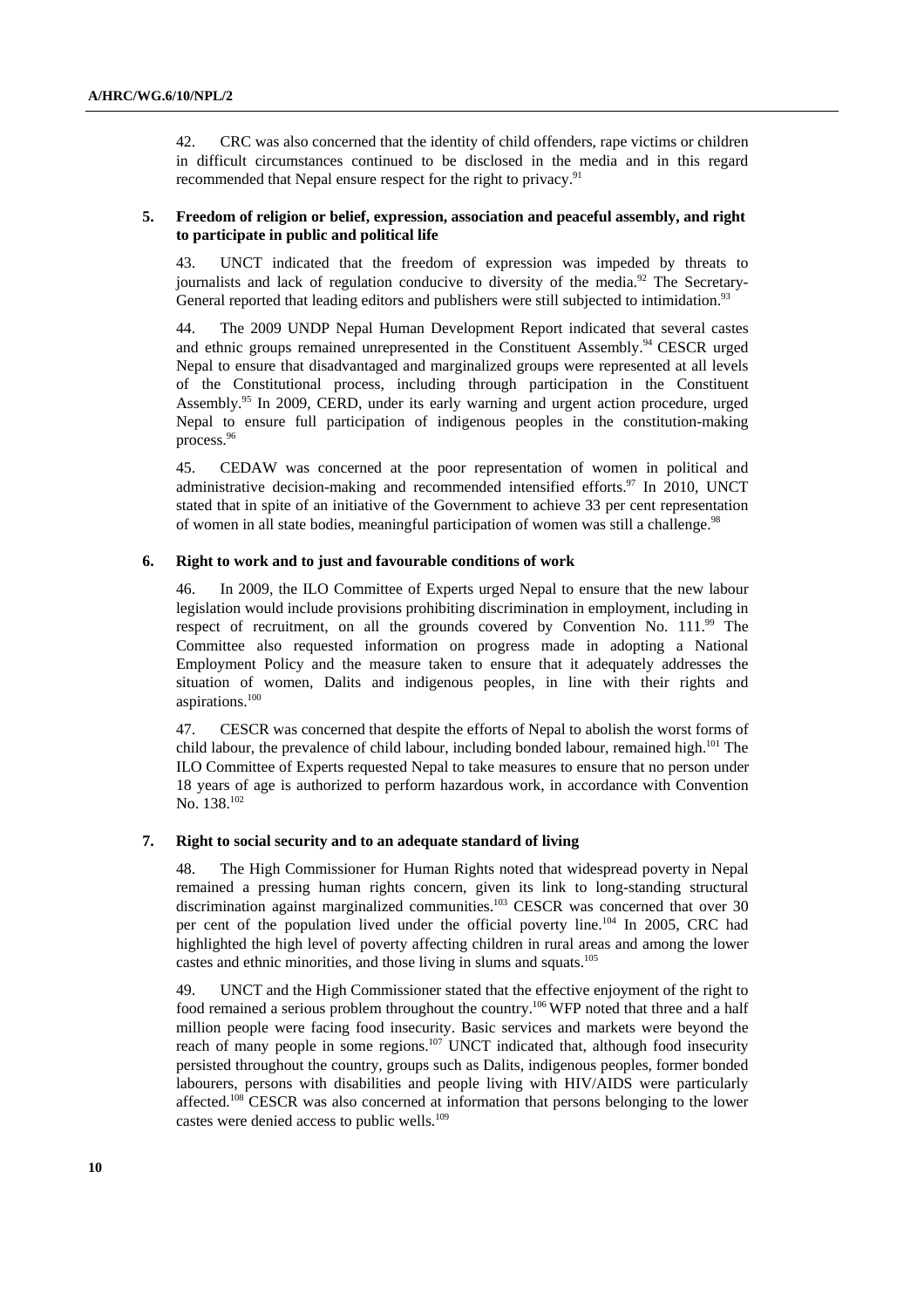50. WHO indicated that the maternal mortality rate as well as under-five and infant mortality rates were still very high and that the major challenge was to ensure that all women and newborns were provided with a continuum of care by skilled birth attendants throughout pregnancy, childbirth and the postpartum period.<sup>110</sup> CESCR was concerned that the inadequate number, staffing and supply of health posts as well as the cost of reproductive health services continued to place women at risk and that traditional attitudes among some castes and ethnic groups contributed to reproductive health problems of women.<sup>111</sup> The High Commissioner noted that free maternity care was provided to all Nepali women since 2009.<sup>112</sup>

51. WHO stated that despite the emphasis on equity and social justice in the national health policy, there remained wide disparities in access to health services and health status, and that discriminatory practices based on ethno-caste systems or patriarchal structure affected the poor and the marginalized also in the utilization of health services.<sup>113</sup>

52. UNCT noted that an outbreak of diarrhoea in the western regions in 2009 had reportedly claimed 367 lives, with Dalits constituting nearly 40 per cent of the deceased.<sup>114</sup>

53. CRC expressed concern about the situation of street children and recommended effective measures to ensure that they are provided with adequate nutrition, clothing, housing, health care and educational opportunities.<sup>115</sup>

54. CESCR recommended that Nepal adopt a national housing policy by providing lowcost housing units for the rural poor and disadvantaged individuals and groups.<sup>116</sup>

#### **8. Right to education**

55. UNCT stated that the Education Act of 1991, as last amended in 2001, underpinned the right of every child to free primary education with the choice of learning in mother tongue.117 However, the efficiency of primary school education was extremely low and not all children completed primary education. Although a national literacy campaign had been launched in  $2008-2009$ , the goal of achieving literacy for all remained a major challenge.<sup>118</sup> UNESCO observed that many primary-age children from disadvantaged minorities and Dalits were still denied their right to education, as was evident from school enrolment rates in primary school.<sup>119</sup>

56. CESCR was concerned that primary education was not completely free in practice, due to various fees charged to parents. It further noted a great disparity in primary school enrolment between girls and boys and between the Brahmin and other castes, ethnic or indigenous groups,<sup>120</sup> It called upon Nepal to not only ensure that education was free, but also to make it compulsory. It further urged that human rights be introduced at all levels of education.<sup>121</sup>

57. In 2010, the Secretary-General noted that persisting protection concerns in some districts as well as strikes and protests by various groups had a negative impact on children's right to education.<sup>122</sup>

58. UNCT indicated that the new Constitution was expected to enshrine the right to free education for the secondary level.<sup>123</sup>

#### **9. Minorities and indigenous peoples**

59. The Special Rapporteur on the situation of human rights of indigenous peoples, following a visit to Nepal in November/December 2008, was encouraged by the expressed commitment of the Government to advance the rights of indigenous peoples, but noted that much remained to be done to transform this commitment into reality. In this regard, he recommended a comprehensive programme of law and policy reform, in consultation with indigenous peoples.124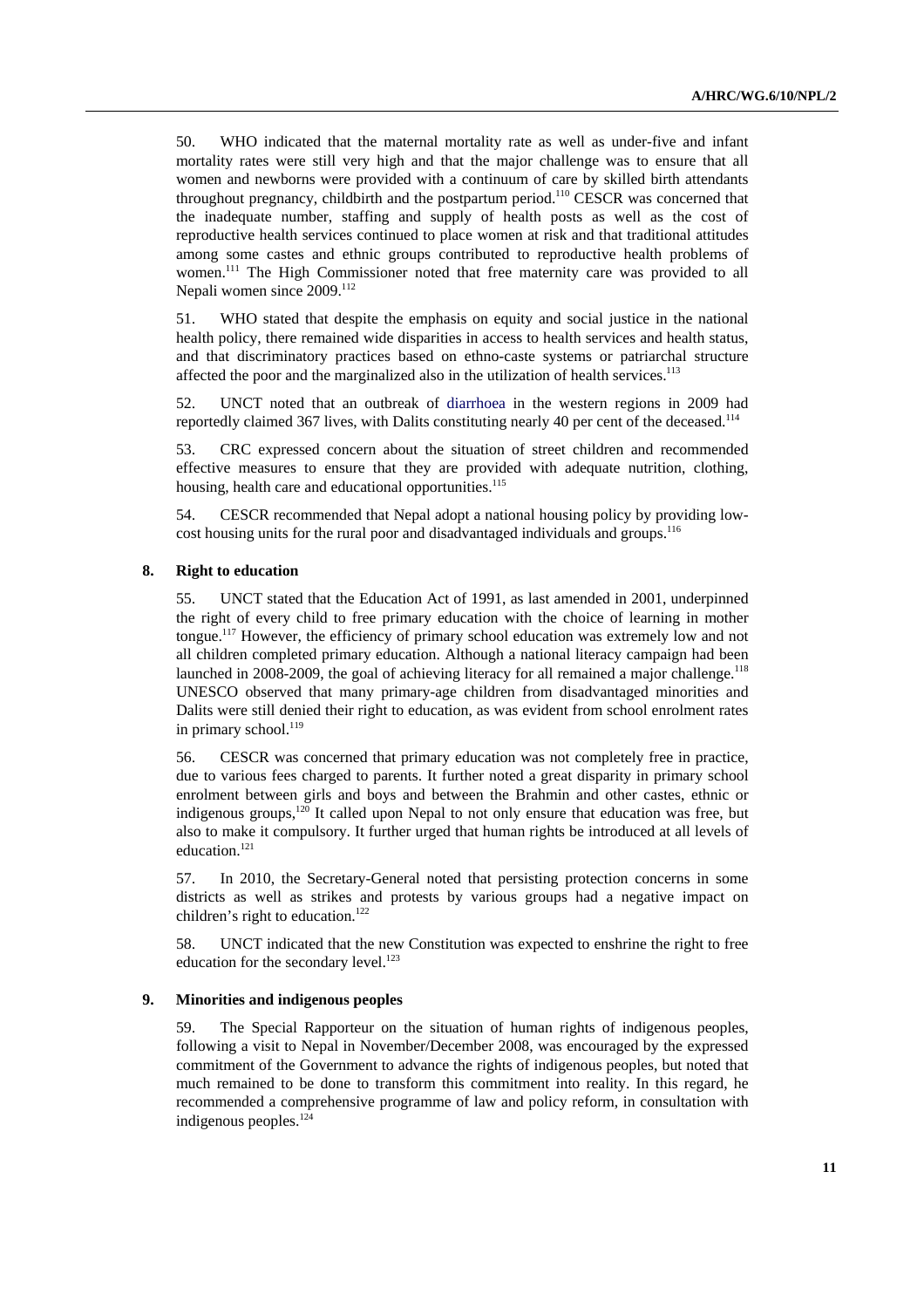60. UNCT noted that Nepal had ratified the ILO Indigenous and Tribal Peoples Convention 1989 (No. 169) in 2007, as the second country to do so in the Asia and Pacific Region. However, the Government had yet to endorse the National Action Plan and allocate sufficient resources for its implementation.<sup>125</sup> A study commissioned by ILO indicated that the indigenous peoples of Nepal had so far been excluded from the dominant social and religious hierarchy and the political process.<sup>126</sup>

61. The United Nations Department of Economic and Social Affairs (UNDESA) indicated that under 10 per cent of all graduates and post-graduates were from indigenous peoples, although they constituted a third of the total population.127 The report also drew attention to a difference of 21 years in life expectancy between indigenous peoples and the non-indigenous population. $128$ 

62. CESCR regretted the lack of clarity in the criteria used by the National Foundation for Development of Indigenous Nationalities to officially recognize indigenous nationalities.<sup>129</sup>

#### **10. Migrants, refugees and asylum-seekers**

63. UNCT noted that Nepal had neither acceded to the 1951 Convention relating to the Status of Refugees nor its 1967 Protocol, and that it had no domestic asylum legislation. Nevertheless, Nepal had hosted thousands of refugees for several decades.<sup>130</sup>

64. UNCT stated that over 70,000 refugees remained in seven camps in eastern Nepal and that third-country resettlement was pursued as the only available durable solution and would continue with approximately 18,000 refugees being resettled each year.<sup>131</sup> UNCT mentioned that there were also approximately 20,000 refugees who had arrived in Nepal before 1990 and who had been recognized as refugees and that although they had a right of legal residence and religious freedom, their enjoyment of rights was limited, also due to problems in access to documentation.<sup>132</sup>

65. UNCT noted that there were approximately 300 refugees and asylum-seekers in Kathmandu who were considered illegal migrants and at risk of detention under Nepal's immigration law and that the Government did not permit UNHCR to issue refugee and asylum-seeker certificates.<sup>133</sup>

66. CAT was concerned about allegations concerning cases of refoulement and recommended that Nepal enact legislation aimed at prohibiting the return of asylum-seekers without an appropriate legal procedure.<sup>134</sup> In its follow-up response to CAT, Nepal asserted that no person had been forcefully expelled.<sup>135</sup>

67. CRC expressed concern at reports of discrimination and ill-treatment, including sexual abuse, in refugee camps in Nepal.136 It was also concerned at a lack of birth registration of children borne to refugees.137

#### **11. Internally displaced persons**

68. The Representative of the Secretary-General on the human rights of internally displaced persons (IDPs), following a mission to Nepal in April 2005, observed that Nepal faced a serious problem of conflict-induced displacement. He estimated that several hundreds of thousands of persons had been forced to leave or flee their homes in areas affected by the conflict, and while many had left the country, at least 100,000 persons were internally displaced.<sup>138</sup>

69. In 2007, CESCR noted with concern that internally displaced persons had not always been allowed to return to their homes in safety and that in many cases, land and property had not been returned. It also noted that ambiguous criteria for identifying IDPs had resulted in a lack of protection.<sup>139</sup> It urged Nepal to establish a monitoring mechanism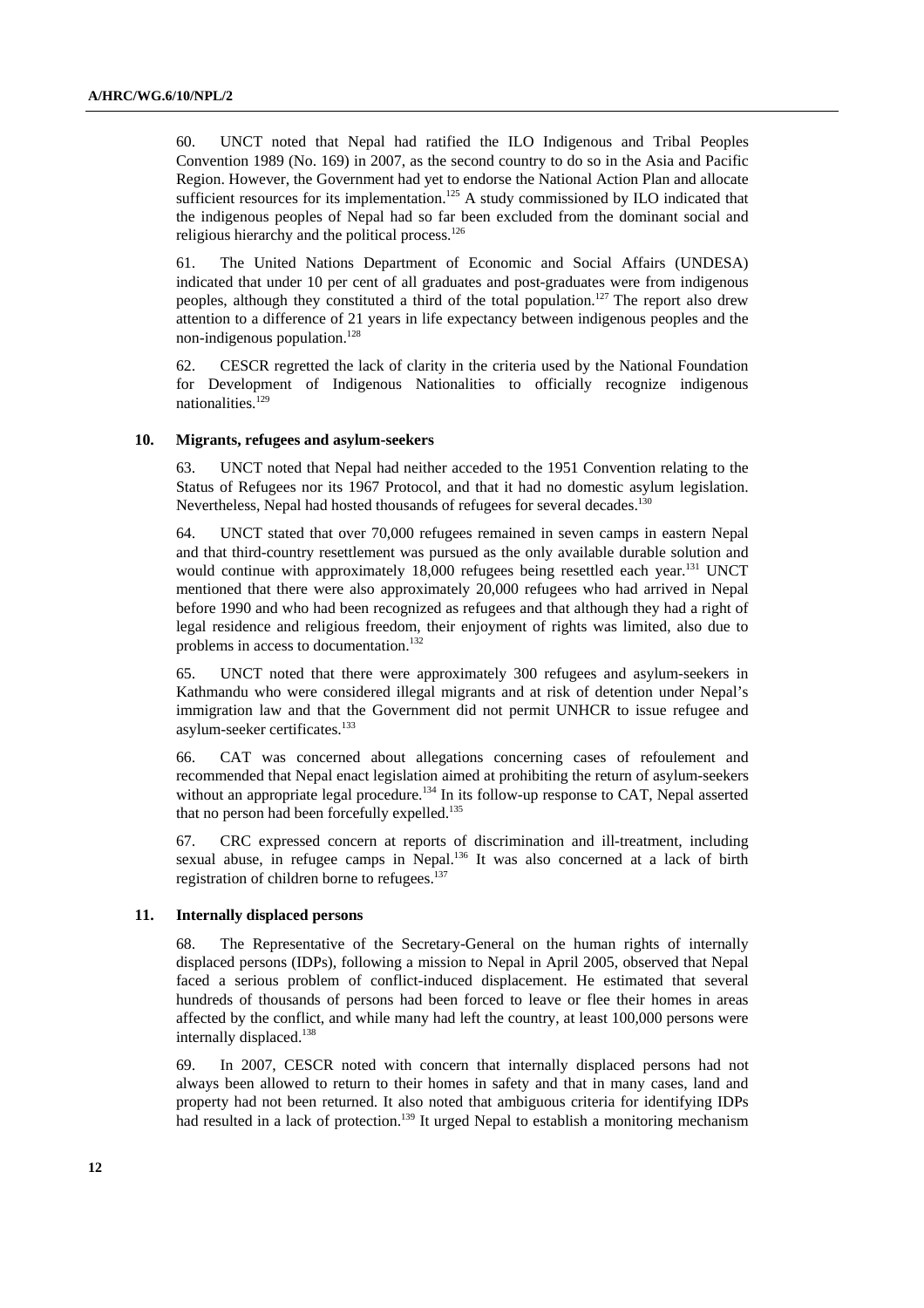to ensure the safe and dignified return, registration, rehabilitation and reintegration of  $IDPs.<sup>140</sup>$ 

#### **12. Human rights and counter-terrorism**

70. In 2005, CAT expressed concern at the lack of protection of rights of persons deprived of liberty under the Terrorist and Disruptive (Control and Punishment) Ordinance 2005.141 It was also concerned about the number of detainees in prolonged detention without trial under the Public Security Act and the Terrorist and Disruptive Ordinance (TADO) of 2004. In its follow-up response to CAT, Nepal stated that the latter Ordinance had been repealed.<sup>142</sup>

# **III. Achievements, best practices, challenges and constraints**

71. In 2007, CESCR welcomed progress towards achieving peace and stability, but noted that efforts to comply with obligations under the Covenant were impeded by the consequences of that conflict.<sup>143</sup>

72. In 2010, the High Commissioner on Human Rights noted that Nepal's peace process, which had begun with a peace agreement formally ending a 10-year internal armed conflict, had delivered improvements in the human rights situation since 2006. However, it had lost considerable momentum over the past year, giving rise to increasing concerns about long-term peace and stability, and that despite many challenges, the peace process continued to hold promise, provided all parties recommitted themselves to the human rights principles at the centre of the peace agreement.<sup>144</sup>

73. The High Commissioner noted that the broad representation of historically marginalized groups in the Constituent Assembly, including women, indigenous peoples and Dalits, was a commendable achievement.<sup>145</sup> However, discrimination against marginalized groups and a deeply entrenched culture of impunity continued to pose significant challenges to long-term peace and stability.<sup>146</sup> By conferring a central place to human rights, the 2006 Comprehensive Peace Agreement had affirmed that respect for human rights must be a bedrock principle of the peace process.<sup>147</sup>

# **IV. Key national priorities, initiatives and commitments**

## **A. Pledges by the State**

N/A

## **B. Specific recommendations for follow-up**

74. Recommendations for follow-up have been included under different headings above.

# **V. Capacity-building and technical assistance**

75. UNCT indicated that it was supporting the Constitution writing process, including through technical assistance to the Constituent Assembly; technical advice on drafting; advocacy to incorporate United Nations standards; and efforts to enhance public information and the participation of a wide range of society in the process, including marginalized communities.<sup>148</sup>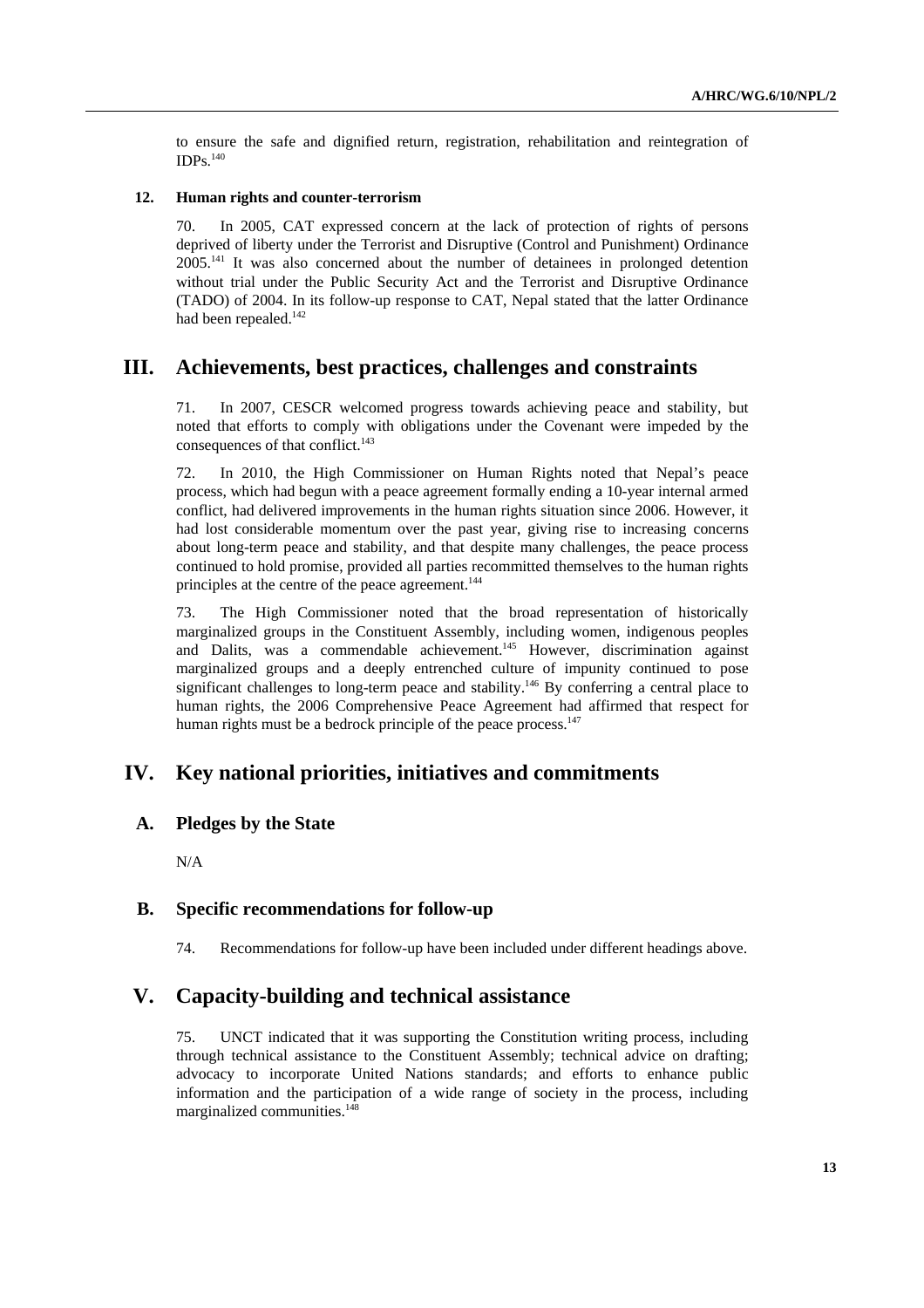1

76. CRC recommended that Nepal seek technical assistance from different United Nations agencies, funds and programmes with regard to the protection and promotion of child rights.149

#### *Notes*

|                                                                                                 | Unless indicated otherwise, the status of ratifications of instruments listed in the table may be found |                                                                                              |
|-------------------------------------------------------------------------------------------------|---------------------------------------------------------------------------------------------------------|----------------------------------------------------------------------------------------------|
|                                                                                                 |                                                                                                         | in Multilateral Treaties Deposited with the Secretary-General: Status as at 31 December 2006 |
| (ST/LEG/SER.E.25), supplemented by the official website of the United Nations Treaty Collection |                                                                                                         |                                                                                              |
|                                                                                                 |                                                                                                         | database, Office of Legal Affairs of the United Nations Secretariat, http://treaties.un.org/ |
| $\overline{c}$<br>The following abbreviations have been used for this document:                 |                                                                                                         |                                                                                              |
|                                                                                                 | <b>ICERD</b>                                                                                            | International Convention on the Elimination of All Forms of Racial                           |
|                                                                                                 |                                                                                                         | Discrimination                                                                               |
|                                                                                                 | <b>ICESCR</b>                                                                                           | International Covenant on Economic, Social and Cultural Rights                               |
|                                                                                                 | <b>OP-ICESCR</b>                                                                                        | Optional Protocol to ICESCR                                                                  |
|                                                                                                 | <b>ICCPR</b>                                                                                            | International Covenant on Civil and Political Rights                                         |
|                                                                                                 | <b>ICCPR-OP1</b>                                                                                        | Optional Protocol to ICCPR                                                                   |
|                                                                                                 | <b>ICCPR-OP2</b>                                                                                        | Second Optional Protocol to ICCPR, aiming at the abolition of the death                      |
|                                                                                                 |                                                                                                         | penalty                                                                                      |
|                                                                                                 | <b>CEDAW</b>                                                                                            | Convention on the Elimination of All Forms of Discrimination against                         |
|                                                                                                 |                                                                                                         | Women                                                                                        |
|                                                                                                 | <b>OP-CEDAW</b>                                                                                         | Optional Protocol to CEDAW                                                                   |
|                                                                                                 | <b>CAT</b>                                                                                              | Convention against Torture and Other Cruel, Inhuman or Degrading                             |
|                                                                                                 |                                                                                                         | <b>Treatment or Punishment</b>                                                               |
|                                                                                                 | OP-CAT                                                                                                  | Optional Protocol to CAT                                                                     |
|                                                                                                 | <b>CRC</b>                                                                                              | Convention on the Rights of the Child                                                        |
|                                                                                                 | OP-CRC-AC                                                                                               | Optional Protocol to CRC on the involvement of children in armed                             |
|                                                                                                 |                                                                                                         | conflict                                                                                     |
|                                                                                                 | OP-CRC-SC                                                                                               | Optional Protocol to CRC on the sale of children, child prostitution and                     |
|                                                                                                 |                                                                                                         | child pornography                                                                            |
|                                                                                                 | <b>ICRMW</b>                                                                                            | International Convention on the Protection of the Rights of All Migrant                      |
|                                                                                                 |                                                                                                         | Workers and Members of Their Families                                                        |
|                                                                                                 | <b>CRPD</b>                                                                                             | Convention on the Rights of Persons with Disabilities                                        |
|                                                                                                 | <b>OP-CRPD</b>                                                                                          | Optional Protocol to the Convention on the Rights of Persons with                            |
|                                                                                                 |                                                                                                         | <b>Disabilities</b>                                                                          |
|                                                                                                 | <b>CED</b>                                                                                              | International Convention for the Protection of All Persons from Enforced                     |
|                                                                                                 |                                                                                                         | Disappearance                                                                                |
|                                                                                                 |                                                                                                         | Adopted by the General Assembly in its resolution 63/117 of 10 December 2008. Article 17,    |

paragraph 1, of OP-ICESCR states that "The present Protocol is open for signature by any State that has signed, ratified or acceded to the Covenant". has signed, ratified or acceded to the Covenant".<br>
<sup>4</sup> Protocol to Prevent, Suppress and Punish Trafficking in Persons, Especially Women and Children,

supplementing the United Nations Convention against Transnational Organized Crime.<br>
<sup>5</sup> 1951 Convention relating to the Status of Refugees and its 1967 Protocol, 1954 Convention relating

- to the status of Stateless Persons and 1961 Convention on the Reduction of Statelessness.<br><sup>6</sup> Geneva Convention for the Amelioration of the Condition of the Wounded and Sick in Au
- Geneva Convention for the Amelioration of the Condition of the Wounded and Sick in Armed Forces in the Field (First Convention); Geneva Convention for the Amelioration of the Condition of Wounded, Sick and Shipwrecked Members of Armed Forces at Sea (Second Convention); Convention relative to the Treatment of Prisoners of War (Third Convention); Convention relative to the Protection of Civilian Persons in Time of War (Fourth Convention); Protocol Additional to the Geneva Conventions of 12 August 1949, and relating to the Protection of Victims of International Armed Conflicts (Protocol I); Protocol Additional to the Geneva Conventions of 12 August 1949, and relating to the Protection of Victims of Non-International Armed Conflicts (Protocol II); Protocol Additional to the Geneva Conventions of 12 August 1949, and relating to the Adoption of an Additional Distinctive Emblem (Protocol III). For the official status of ratifications, see Federal Department of Foreign Affairs of Switzerland, at

www.eda.admin.ch/eda/fr/home/topics/intla/intrea/chdep/warvic.html.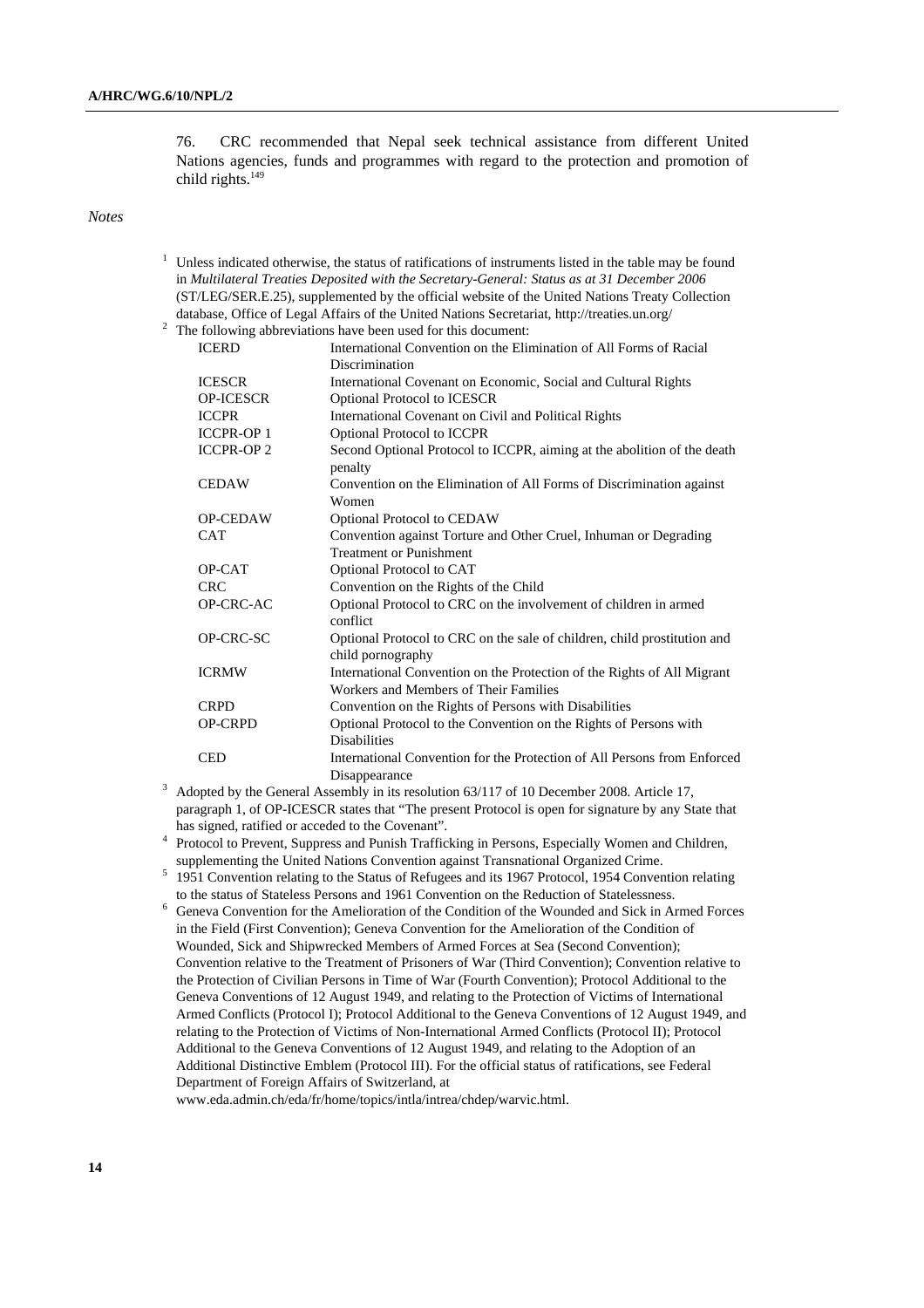- <sup>7</sup> International Labour Organization Convention No. 29 concerning Forced or Compulsory Labour; Convention No. 105 concerning the Abolition of Forced Labour, Convention No. 87 concerning Freedom of Association and Protection of the Right to Organise; Convention No. 98 concerning the Application of the Principles of the Right to Organize and to Bargain Collectively; Convention No. 100 concerning Equal Remuneration for Men and Women Workers for Work of Equal Value; Convention No. 111 concerning Discrimination in Respect of Employment and Occupation; Convention No. 138 concerning Minimum Age for Admission to Employment; Convention No. 182 concerning the Prohibition and Immediate Action for the Elimination of the Worst Forms of Child Labour.
- Concluding observations of the Committee on Economic, Social and Cultural Rights  $(E/C.12/NPL/CO/2)$ , para. 52.
- $\degree$  Concluding observations of the Committee against Torture (CAT/C/NPL/CO/2), para.17. Ibid., para.33.
- 
- $11$  Ibid., para.34.
- <sup>12</sup> Concluding observations of the Committee on the Rights of the Child (CRC/C/15/Add.261), paras. 13, 80, 82, 54 and 96. 13 CEDAW, *Official Records of the General Assembly , Fifty-Ninth Session, Supplement No.38*
- (A/59/38) para 222.<br><sup>14</sup> UNCT submission to the UPR on Nepal, para. 2.
- 

- <sup>16</sup> Report of the United Nations High Commissioner for Human Rights on the human rights situation and the activities of her office, including technical cooperation, in Nepal, (A/HRC/13/73), paras. 53
- and 81.<br><sup>17</sup> CAT/C/NPL/CO/2, paras. 12 and 21.<br><sup>18</sup> A/HRC/13/73, para.<sup>32</sup>
- A/HRC/13/73, para. 32.
- $19 \text{ Ibid., para.}$ 33.<br> $20 \text{ INACT submis.}$
- UNCT submission to the UPR on Nepal, para. 6.
- $21$  For a list of national human rights institutions with accreditation status granted by the International Coordinating Committee of National Institutions for the Promotion and Protection of Human Rights (ICC), see A/HRC/13/45, annex I.<br>
<sup>22</sup> A/65/340, annex. See also A/HRC/10/53, paragraph 69.<br>
<sup>23</sup> A/HRC/10/53, para. 69; A/HRC/13/73, paras. 55 and 58.<br>
<sup>24</sup> A/HRC/13/73, para. 59.
- 
- 
- 
- $25$  Ibid., para. 60.
- $26$  UNCT submission to the UPR on Nepal, para. 5.
- <sup>27</sup> Report of the Secretary-General on children and armed conflict in Nepal (S/2010/183), para. 4. See also A/HRC/13/73, paragraph 10 and S/2010/214, paragraphs 18 and 19. CRC/C/15/Add.261, para.5.
- 
- 29 Ibid., para.21.
- <sup>30</sup> UNCT submission to the UPR on Nepal, para. 15.
- <sup>31</sup> See General Assembly resolution 59/113B and Human Rights Council resolutions 6/24, 10/3 and 12/4. See also letters from the High Commissioner for Human Rights dated 9 January 2006 and 10 December 2007 at http://www2.ohchr.org/english/issues/education/training/Summary-nationalinitiatives2005-2009.htm and the response of the National Human Rights Commission of Nepal to the questionnaire of the Human Rights Council Advisory Committee on the issue of the draft United Nations declaration on human rights education and training, dated 29 December 2008, available at http://www2.ohchr.org/english/bodies/hrcouncil/advisorycommittee/HR\_education\_training.htm . 32 The following abbreviations have been used for this document:
- 

| <b>CERD</b>         | Committee on the Elimination of Racial Discrimination        |
|---------------------|--------------------------------------------------------------|
| <b>CESCR</b>        | Committee on Economic, Social and Cultural Rights            |
| <b>HR</b> Committee | Human Rights Committee                                       |
| <b>CEDAW</b>        | Committee on the Elimination of Discrimination against Women |
| <b>CAT</b>          | Committee against Torture                                    |
| CRC.                | Committee on the Rights of the Child.                        |

 $C<sub>12</sub>/NPL/CO/2$ , para. 11.

34 CRC/C/15/Add.261, para.14.

 $15$  Ibid., para. 4.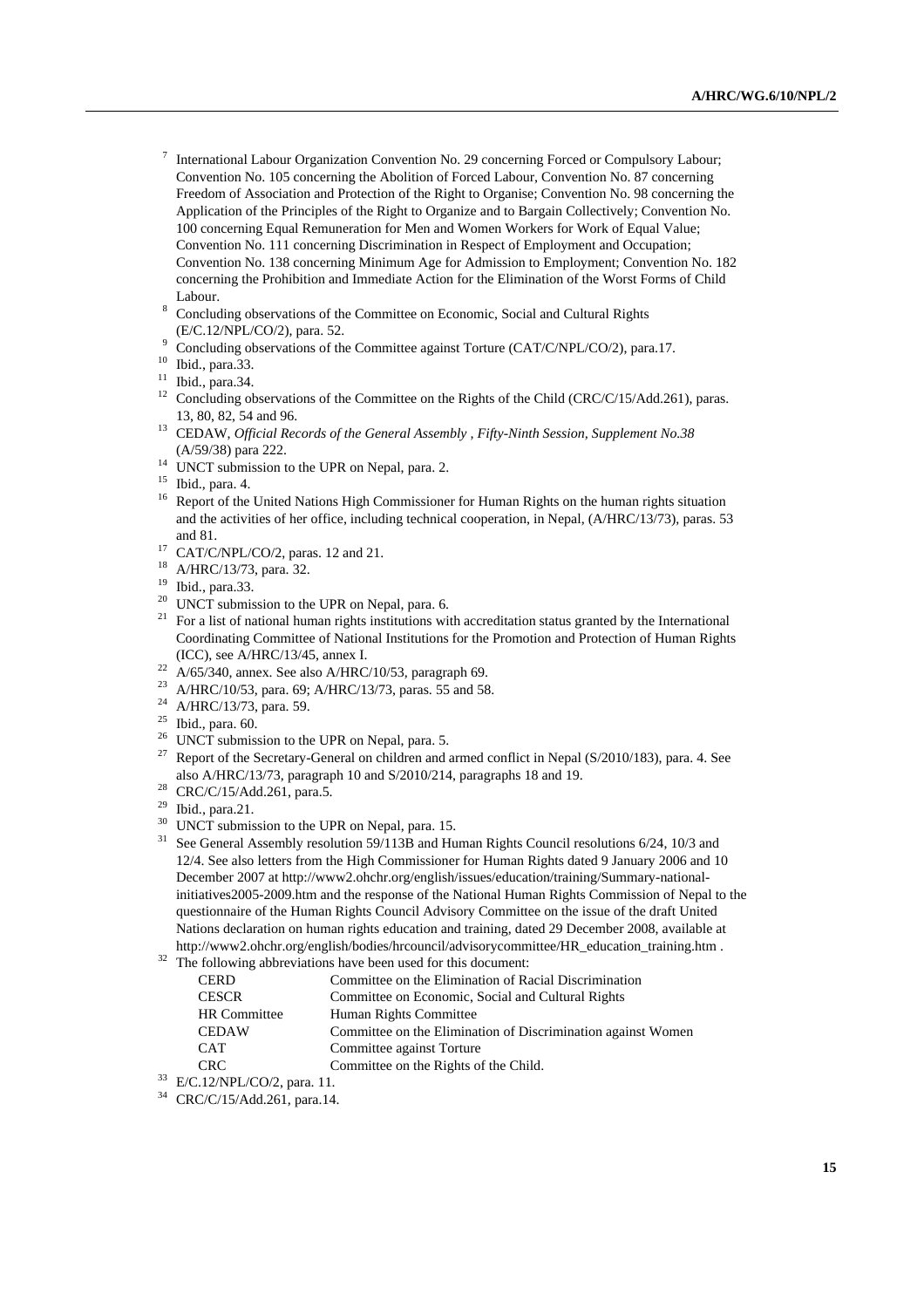- 35 CAT/C/NPL/CO/2/Add.1.
- 
- <sup>36</sup> CAT/C/NPL/CO/2, para.38, referring to paragraphs 13, 14, 21(b), 21(c), 21(e), 25, 27 and 29.<br><sup>37</sup> The questionnaires referred to are those reflected in an official report by a special procedure mandate holder issued between 1 January 2006 and 30 June 2010. Responses counted for the purposes of this section are those received within the relevant deadlines, and referred to in the following documents: (a) E/CN.4/2006/62, para. 24, and E/CN.4/2006/67, para. 22; (b) A/HRC/4/23, para. 14; (c) A/HRC/4/24, para. 9; (d) A/HRC/4/29, para. 47; (e) A/HRC/4/31, para. 24; (f) A/HRC/4/35/Add.3, para. 7; (g) A/HRC/6/15, para. 7; (h) A/HRC/7/6, annex; (i) A/HRC/7/8, para. 35; (j) A/HRC/8/10, para.120, footnote 48; (k) A/62/301, paras. 27, 32, 38, 44 and 51; (l) A/HRC/10/16 and Corr.1, footnote 29; (m) A/HRC/11/6, annex; (n) A/HRC/11/8, para. 56; (o) A/HRC/11/9, para. 8, footnote 1; (p) A/HRC/12/21, para.2, footnote 1; (q) A/HRC/12/23, para. 12; (r) A/HRC/12/31, para. 1, footnote 2; (s) A/HRC/13/22/Add.4; (t) A/HRC/13/30, para. 49; (u) A/HRC/13/42, annex I; (v) A/HRC/14/25, para. 6, footnote 1; (w) A/HRC/14/31, para. 5, footnote 2. 38 HC/OHCHR press release, 9 June 2010.
- 
- <sup>39</sup> UNCT submission to the UPR on Nepal, para. 7. See also A/HRC/13/73, paragraph 40; A/HRC/10/53; A/HRC/7/68; A/HRC/4/97; A/HRC/4/97/Add.1; E/CN.4/2006/107; A/HRC/7/68.<br><sup>40</sup> E/C.12/NPL/CO/2, paras.13, 32 and 36. See also CAT/C/NPL/CO/2, paragraph 26;
- CRC/C/15/Add.261, paras. 67-68; and concluding observations of the Committee on the Elimination of Racial Discrimination (CERD/C/64/CO/5), paragraph 12. 41 CRC/C/15/Add.261, paras. 35-37.
- 
- <sup>42</sup> UNCT submission to the UPR on Nepal, para. 8. See also A/HRC/13/73, paragraph 41.<br><sup>43</sup> A/HRC/10/53, para. 74; A/HRC/13/73, para. 82.<br><sup>44</sup> E/C.12/NPL/CO/2, paras. 15 and 34. See also CRC/C/15/Add.261, paragraphs. 65-
- 
- 
- <sup>45</sup> UNCT submission to the UPR on Nepal, para. 8. See also A/HRC/13/73, paragraph 41.  $46$  A/59/38, paras. 206-208.
- 
- <sup>47</sup> UNCT submission to the UPR on Nepal, para. 29.
- <sup>48</sup> UNCT submission to the UPR on Nepal, paras. 30 and 31; A/59/38, para 198.<br><sup>49</sup> UNCT submission to the UPR on Nepal, para. 30
- 
- 50 Ibid., para. 31.
- 51 CRC/C/15/Add.261, paras. 41-44.
- 52 Press Statement of 16 September 2010, available at: http://nepal.ohchr.org/en/resources/Documents/English/pressreleases/Year%202010/September/2010
- 
- \_09\_16\_PR\_BDS\_Citizenship\_mod\_E.pdf.<br>
<sup>53</sup> E/CN.4/2005/65/Add.1, para. 56.<br>
<sup>54</sup> CAT/C/NPL/CO/2, paras. 13, 20, 25, 27, 28 and 31.
- <sup>55</sup> Views of the Human Rights Committee (CCPR/C/94/D/1469/2006). For follow-up status, see CCPR, *Official Records of the General Assembly Sixty-Fourth Session, Supplement No 40 (A/64/40), Vol. I,*
- para. 219<br>56 A/HRC/10/53, para. 24, and report "Conflict-related disappearances in Bardiya district", available at<br>http://nepal.ohchr.org/en/index.html.
- $\frac{1}{27}$  UNCT submission to the UPR on Nepal, para. 25.
- 58 A/HRC/13/73, para. 38.
- 59 E/CN.4/2006/6/Add.5, paras. 31 and 32
- 60 CAT/C/NPL/CO/2, paras. 13, 20, 25, 27, 28 and 31. 61 CAT/C/NPL/CO/2, para.13
- 
- $62$  CAT/C/NPL/CO/2, paras.22-25, 27, 28 and 31; For the response by Nepal, see
- CAT/C/NPL/CO/2/Add.1.<br>
<sup>63</sup> S/2010/183, para. 4. See also A/HRC/13/73, paragraph 10, and S/2010/214 paragraphs 18-19.<br>
<sup>64</sup> OSRSG-CAAC submission to the UPR on Nepal, para. 2.
- 
- 65 S/2010/183, para. 14.
- 66 S/AC.51/2008/12, para. 16(c)(i) and (ii). See also ILO Committee of Experts on the Application of Conventions and Recommendations, Individual Direct Request concerning ILO Worst Forms of Child Labour Convention, 1999 (No. 182), 2010, Geneva, doc. No. (ILOLEX) 092010NPL182, first
- $^{67}$  S/AC.51/2008/12, para. 16(d)(iii).
- 68 CRC/C/15/Add.261, paras. 55 and 56.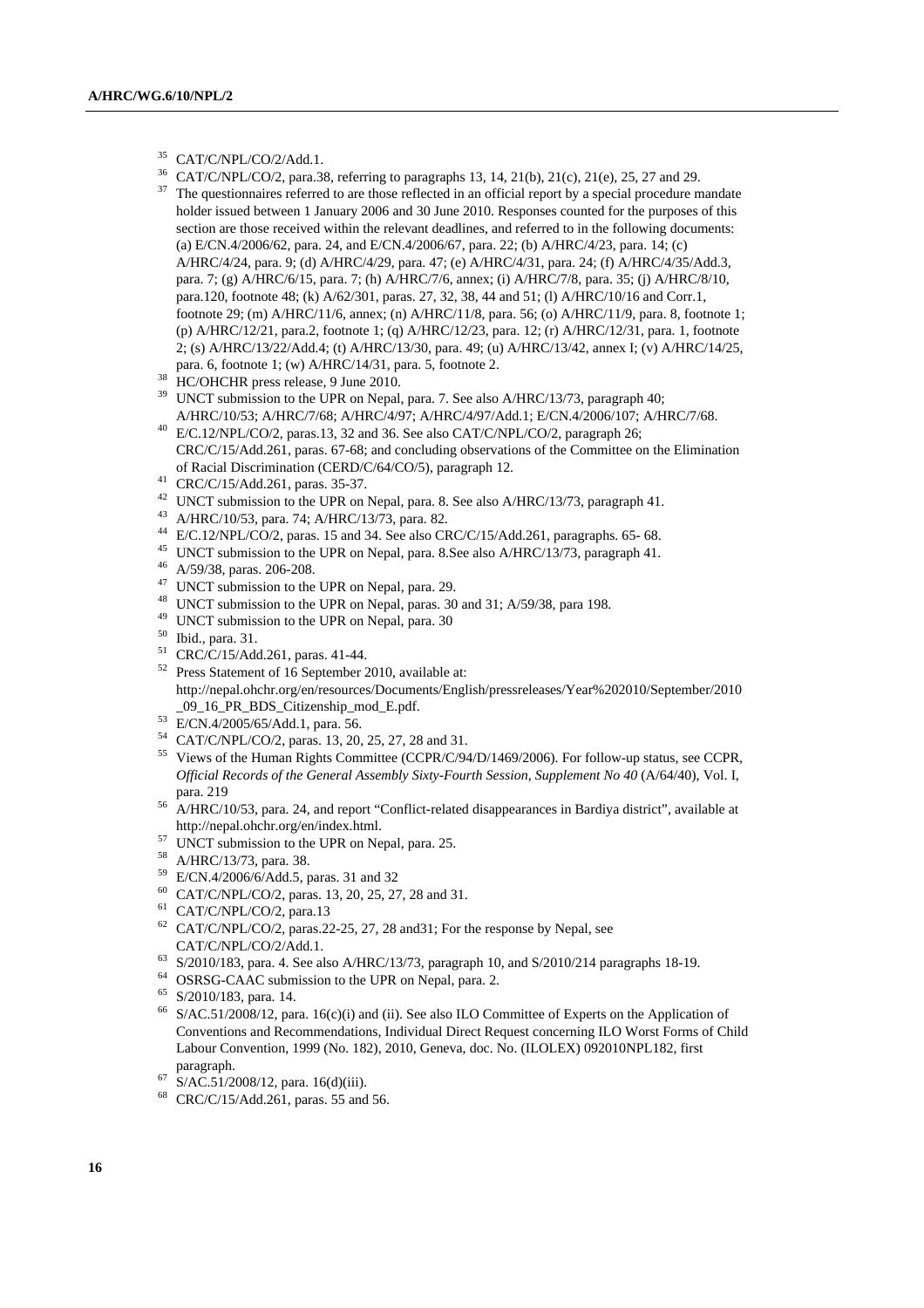- 69 Ibid., para. 57.
- $^{70}$  Ibid., paras. 47 and 48.
- 71 CRC/C/15/Add.261, paras. 87 and 88. See also CERD/C/64/CO/5, para.16, and E/C.12/NPL/CO/2, para.15. 72 CRC/C/15/Add.261, paras.95 and 96.
- 
- 73 E/CN.4/2001/73/Add.2.
- 74 CRC/C/15/Add.261, para. 95. See also CAT/C/NPL/CO/2, paragraph 32, and A/59/38, paragraphs 210 and 211. 75 CAT/C/NPL/CO/2/Add.1, paras.29-30.
- 
- <sup>76</sup> UNCT submission to the UPR on Nepal, para. 13; A/HRC/13/73, para. 48.<br><sup>77</sup> UNCT submission to the UPR on Nepal, para. 38.<br><sup>78</sup> A/HRC/13/73, para. 48. See also E/C.12/NPL/CO/2, para.35.
- 
- 
- <sup>79</sup> A/HRC/13/73, paras. 61 and 83. See also A/HRC/10/53, paragraph 70.  $\mu$ <sup>80</sup> A/HRC/13/73, para. 27.
- 
- 81 CAT/C/NPL/CO/2, para.16
- <sup>82</sup> Report of the Secretary-General on the request of Nepal for United Nations assistance in support of its peace process (S/2010/17), paras. 27 and 30.<br><sup>83</sup> A/HRC/13/73, paras. 76-78.
- 
- 84 Ibid., para. 79.
- 85 S/2010/17, para. 31; A/HRC/13/73, para. 33. See also A/HRC/10/53, paragraph 22. 86 A/HRC/13/73, para. 11.
- 
- 87 CRC/C/15/Add.261, para. 97.
- 88 Ibid., para. 99; CAT/C/NPL/CO/2, para.21.
- 89 CRC/C/15/Add.261, para. 65.
- 90 Ibid., para. 66.
- <sup>91</sup> Ibid., paras. 45-46.
- $92$  UNCT submission to the UPR on Nepal, para. 27.
- 93 S/2010/214, para. 22.
- 94 UNDP, Nepal Human Development Report, 2009, available at
- http://www.undp.org.np/publication/html/nhdr2009/Chapter6.pdf , p. 105. 95 E/C.12/NPL/CO/2, para.30.
- 
- 96 Letter dated 28 September 2009, available at: http://www2.ohchr.org/english/bodies/cerd/earlywarning.htm; See also report of the Permanent Forum on Indigenous Issues (E/2008/43-
- E/C.19/2008/13), para 142. 97 A/59/38 , paras. 214-215.
- 98 UNCT submission to the UPR on Nepal, para. 40.
- <sup>99</sup> ILO Committee of Experts on the Application of Conventions and Recommendations, Individual Observations concerning ILO Discrimination (Employment and Occupation) Convention, 1958 (No. 111), 2009, Geneva, doc. No. (ILOLEX) 062009NPL111, first paragraph, and ILO Equal Remuneration Convention, 1951 (No. 100), 2009, Geneva, doc. No. (ILOLEX) 062009NPL100, first
- paragraph.  $100$  ILO Committee of Experts on the Application of Conventions and Recommendations, Individual Observation concerning ILO Discrimination (Employment and Occupation) Convention, 1958 (No.
- 
- 111), 2009, Geneva, doc. No. (ILOLEX) 062009NPL111, second paragraph (i) and (ii).<br>  $E/C.12/NPL/CO/2$ , paras.19 and 38. See also CRC/C/15/Add.261, paras. 90-94.<br>  $102$  ILO Committee of Experts on the Application of Convention Direct Request concerning ILO Minimum Age Convention, 1973 (No. 138), 2010, Geneva, doc. No.
- 
- 
- 
- 
- (ILOLEX) 092010NPL138, third and fourth paragraphs.<br>
<sup>103</sup> A/HRC/13/73, para. 9.<br>
<sup>104</sup> E/C.12/NPL/CO/2, paras.21 and 40.<br>
<sup>105</sup> CRC/C/15/Add.261, paras. 71 and 72.<br>
<sup>106</sup> UNCT submission to the UPR on Nepal, para. 11.<br>
<sup></sup>
- $p_{\text{max}}$  UNCT submission to the UPR on Nepal, para. 12; A/HRC/13/73, paras. 45-46. See also E/C.12/NPL/CO/2, paragraphs. 22 and 42.